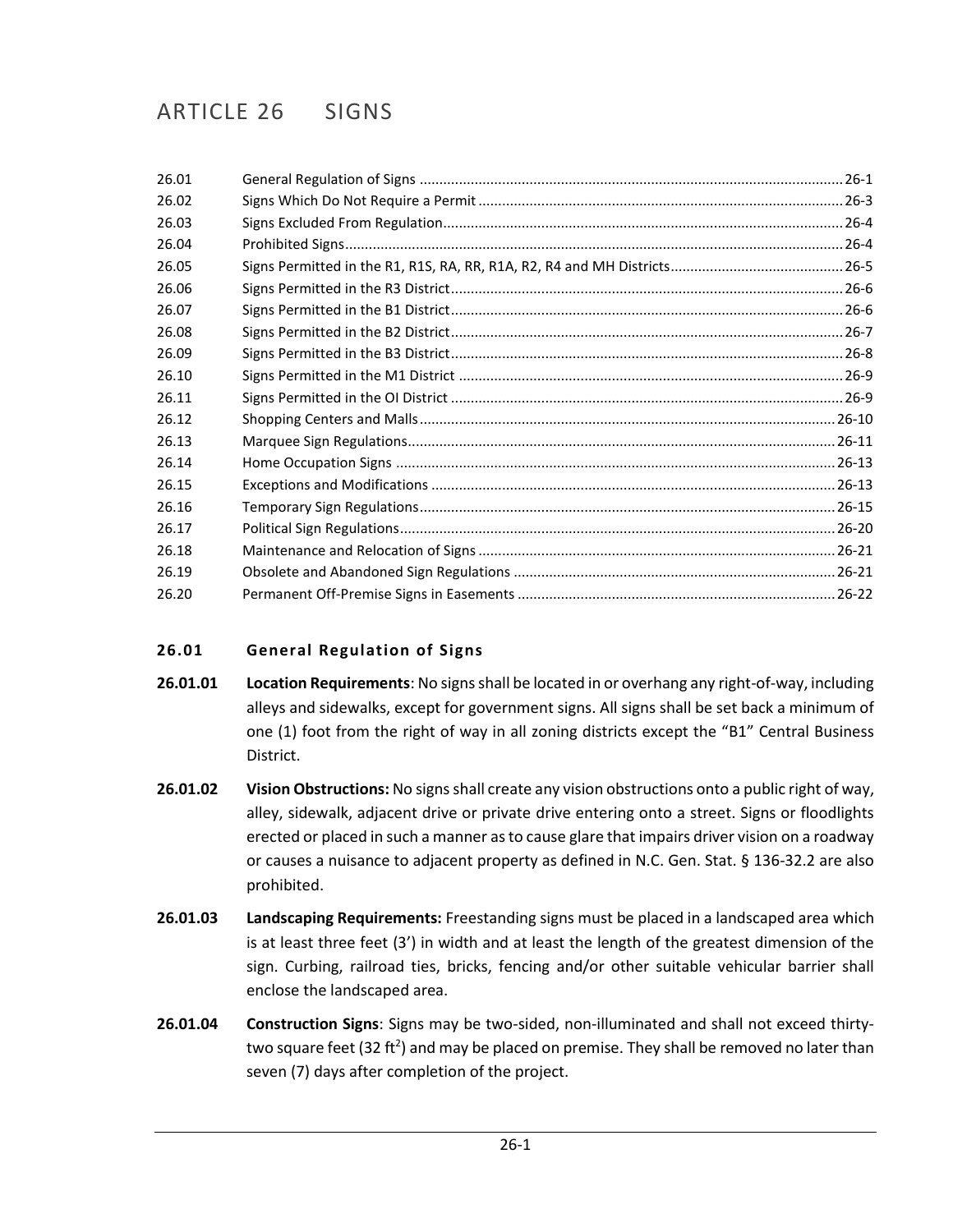- **26.01.05 Attached Sign Limitations**: Attached signs shall not project higher than the building soffit or eave height and shall not extend beyond the edge of any wall or other surface to which they are mounted (this does not refer to projecting signs).
- **26.01.06 Copy Area:** The area of a sign shall be measured according to the following rules as applicable:
	- **A.** In the case of freestanding, projecting, canopy or marquee signs, area consists of the entire surface area on which copy could be placed. The supporting structure or bracing of a sign shall not be counted as a part of the sign area unless such structure or bracing is made part of the signs message. Where a sign has two (2) display faces back to back, the area of only one face shall be considered as the sign area. When a sign has more than one display face, all areas which can be viewed simultaneously shall be considered the sign area. All signs are limited to two (2) faces.
	- **B.** In the case of a sign (other than freestanding, projecting, canopy or marquee) whose message is fabricated together with the background which borders or frames the message, sign area shall be the total area of the entire background.
	- **C.** In the case of a sign (other than freestanding, projecting, canopy or marquee)whose message is applied to a background which provides no border or frame, sign area shall be computed by continuous rectilinear lines, or a circle or an ellipse enclosing the extreme limits of the letters, writing, representation, emblem or other display, together with any material or color forming an integral part of the background of the display used to differentiate the sign from the backdrop or structure against which it is placed.
- **26.01.07 Freestanding Signs:** All freestanding signs shall follow the following criteria:
	- **A.** No freestanding sign shall be placed less than forty feet (40') from another freestanding sign.
	- **B.** Freestanding signs shall be located on the same lot as the business being advertised.
	- **C.** All freestanding signs, support structures and required landscaping areas shall be at least one foot (1') from any right-of-way or easement.
- **26.01.08 Lighting:** Interior lighting for signs, where permitted, shall not exceed eleven (11) watts per bulb (the standard industry size). In the case of the use of exterior lighting by floodlights, such lights must comply with N.C. Gen. Stat. § 136-32.2.
- **26.01.09 Changeable Copy:** Signs in the B2, B3 zones and projecting theater marquees in the B1 zones may contain changeable copy; however, in no case shall the changeable copy portion of the sign exceed fifty percent (50%) of the total sign area. Copy which changes through mechanical, digital, electronic, or manual means may change or alternate no more than once every sixty (60) minutes.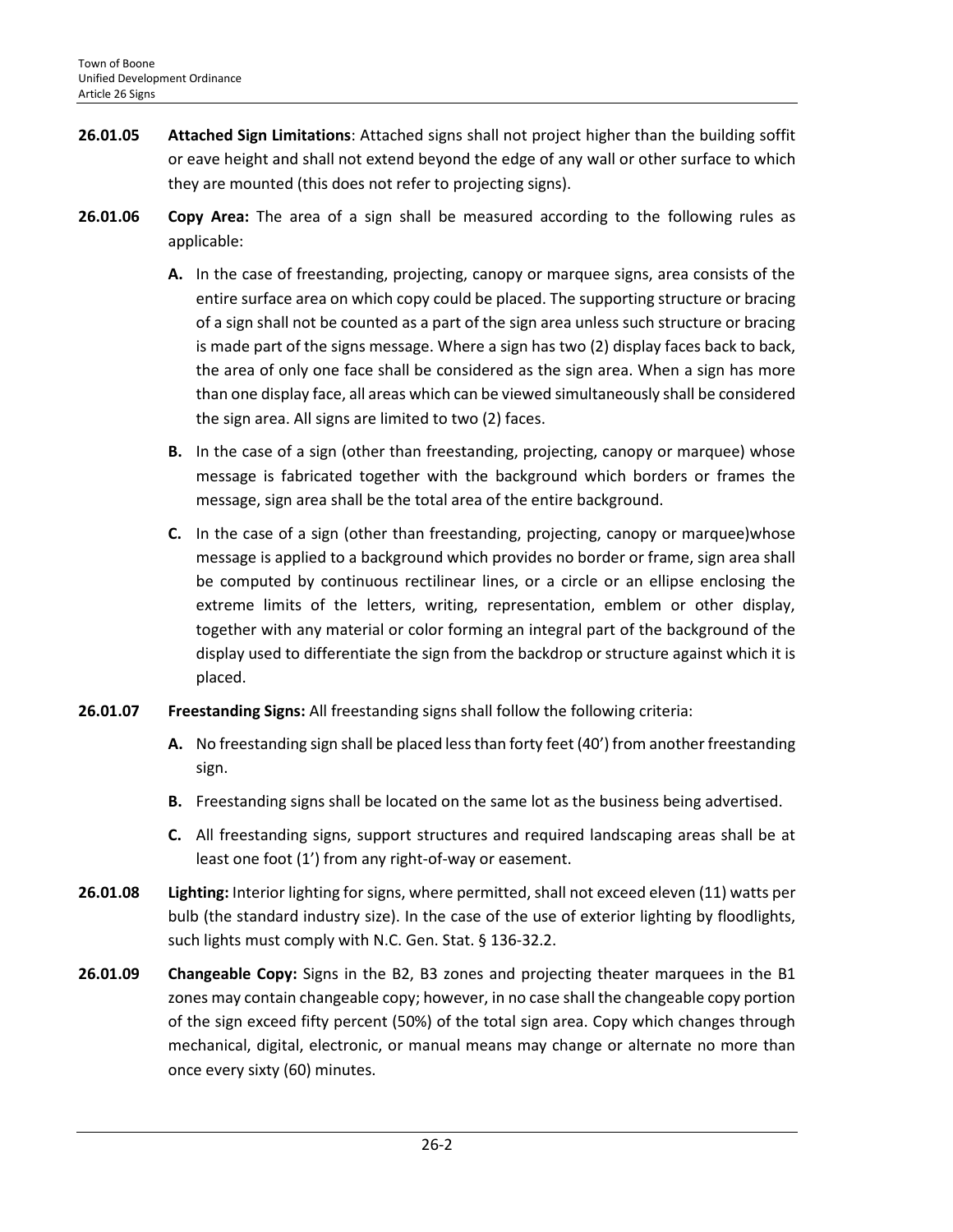- **26.01.10 Awning, Canopy, Projecting and Suspended Signs:** Awning, canopy projecting and suspended signs may be no less than eight feet (8') at their lowest point above any sidewalk.
- **26.01.11** All signs must be placed in accordance with Section 98 of the Boone Town Code.

# <span id="page-2-0"></span>**26.02 Signs Which Do Not Require a Permit**

- **26.02.01** No zoning permit is necessary for these signs, provided they are not prohibited in this Article and provided that they comply with the conditions described herein.
	- **A.** Informational signs displayed for the direction or convenience of the public. Such signs shall not exceed four square feet (4 ft<sup>2</sup>) in area and may be illuminated.
	- **B.** Directional signs are permitted provided that they do not exceed four square feet (4 ft<sup>2</sup>) in area and three feet (3') in height.
	- **C.** Gasoline pump signs that are non-illuminated giving information such as self-service instructions, price, type of fuel, etc., shall be permitted on gasoline pumps. These may contain the trade name or emblem, but they shall not exceed beyond the side of the gasoline pump and not more than one foot (1') above it. In addition, establishments that sell gasoline shall be allowed one (1) price sign (or two (2)) if the station is located on corner property which displays price only, and does not exceed four square feet (4  $ft<sup>2</sup>$ ) in area. This sign shall be in addition to the signs permissible in the district in which said gas station is located.
	- **D.** Time and temperature signs are limited to one sign with alternating cycles. This sign may be in addition to other permitted signs. It may not contain any advertising other than the name or logo of the business and it must comply with all requirements of the district in which it is located.
	- **E.** Drive through window signs are permitted as either a freestanding sign or attached wall sign. Such signs may not exceed twenty-eight square feet (28 $ft<sup>2</sup>$ ) and should not generally be visible from the front of the restaurant. If a freestanding menu sign is used, such sign may not exceed eight feet (8') in height. No more than two (2) drive-through signs are permitted for each business.
	- **F.** Little League sponsorship signs are permitted at the Optimist Club fields for the Little League Season (April through October). The signs may not exceed twenty-four square feet (24 ft<sup>2</sup>) and must be uniform in dimension. The copy on the temporary sign is limited to the name of the sponsoring business and its logo.
	- **G.** Business Directory Signs: Signs, other than signs permitted under 26.12.01, that are not illuminated may be placed on buildings to identify the tenants within. Such signs shall contain no advertising other than business name and/or logo and shall not exceed one (1) square foot per sign, per business.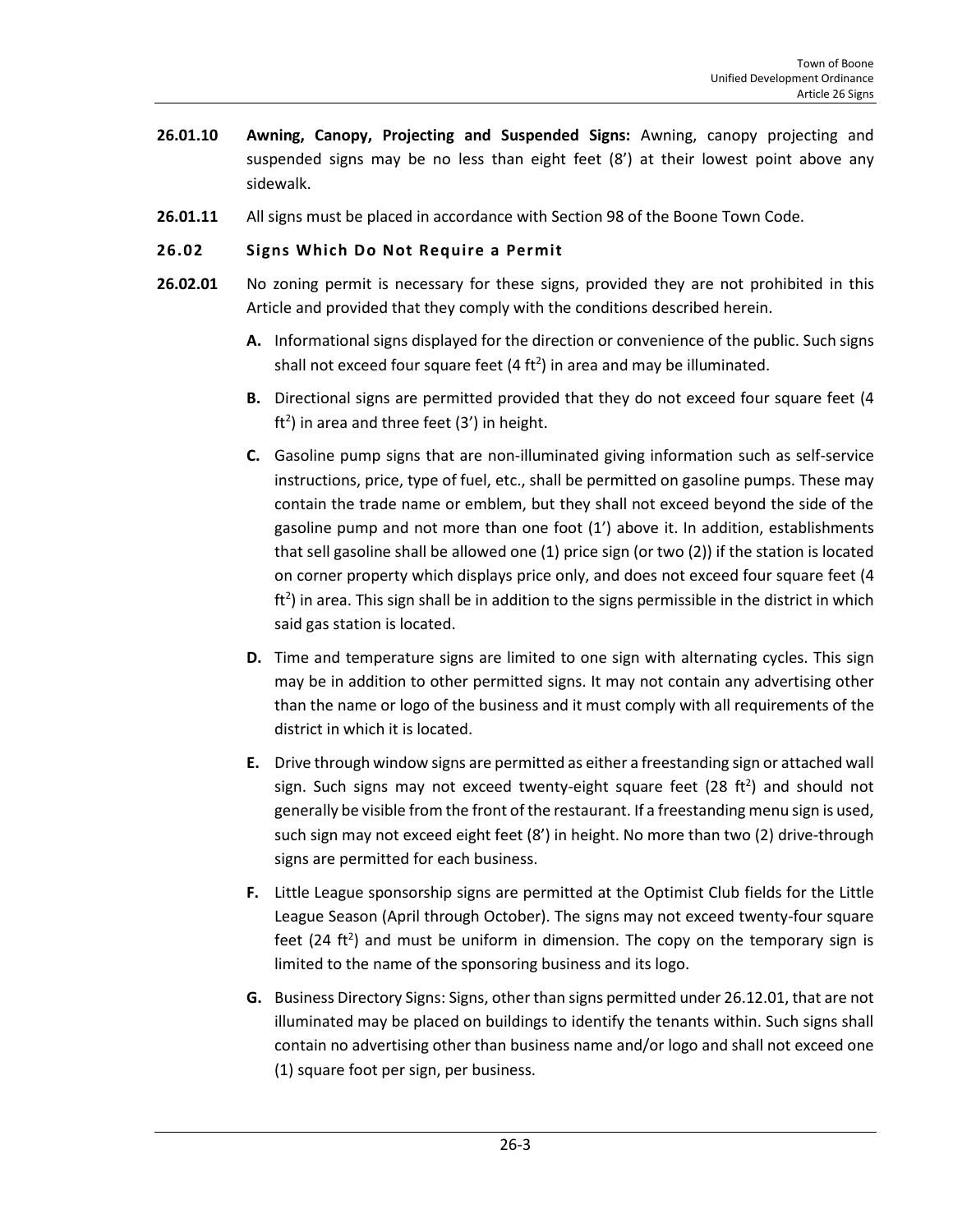- **H.** Temporary Signs, other than Agricultural Signs, Community Event Signs, inflatable signs and Farmer's Market Signs.
- **I.** Political Signs
- **J.** Subdivisions, multi-family residential developments, and mobile home parks may display one sign announcing the name of the development at each entrance. The sign copy is limited to the name of the development only and may be freestanding or placed on the entrance wall of the development. The sign may be illuminated and the size may not exceed thirty square feet (30 ft<sup>2</sup>) in area, or eight feet (8') in height.

(Ord. 20140385, 08-21-2014)

# <span id="page-3-0"></span>**26.03 Signs Excluded from Regulation**

- **26.03.01** The following signs and/or displays shall be exempt from the regulations of this Article. These exemptions do not relieve an applicant from obtaining a building permit pursuant to the North Carolina Building Code:
	- **A.** A government sign, when approved or duly authorized by the governmental entity's governing body.
	- **B.** Trade names and graphics customarily painted on newspaper and soft drink dispensers, as well as delivery trucks.
	- **C.** Publicly owned memorial/historical tablets or signs.
	- **D.** Living Sign
	- **E.** Bench Signs located on private property

# <span id="page-3-1"></span>**26.04 Prohibited Signs**

- **26.04.01** The following signs are prohibited:
	- **A.** Abandoned Signs
	- **B.** Flashing, blinking, or scrolling signs or signs with intermittent lights
	- **C.** Portable Signs
	- **D.** Roof Signs
	- **E.** Rotating Signs
	- **F.** Sidewalk Signs
	- **G.** Snipe Signs
	- **H.** Inflatable Signs, other than those permitted under the Temporary Sign Regulations of Section 26.16.10.
	- **I.** Signs imitating or resembling official traffic or government signs or signals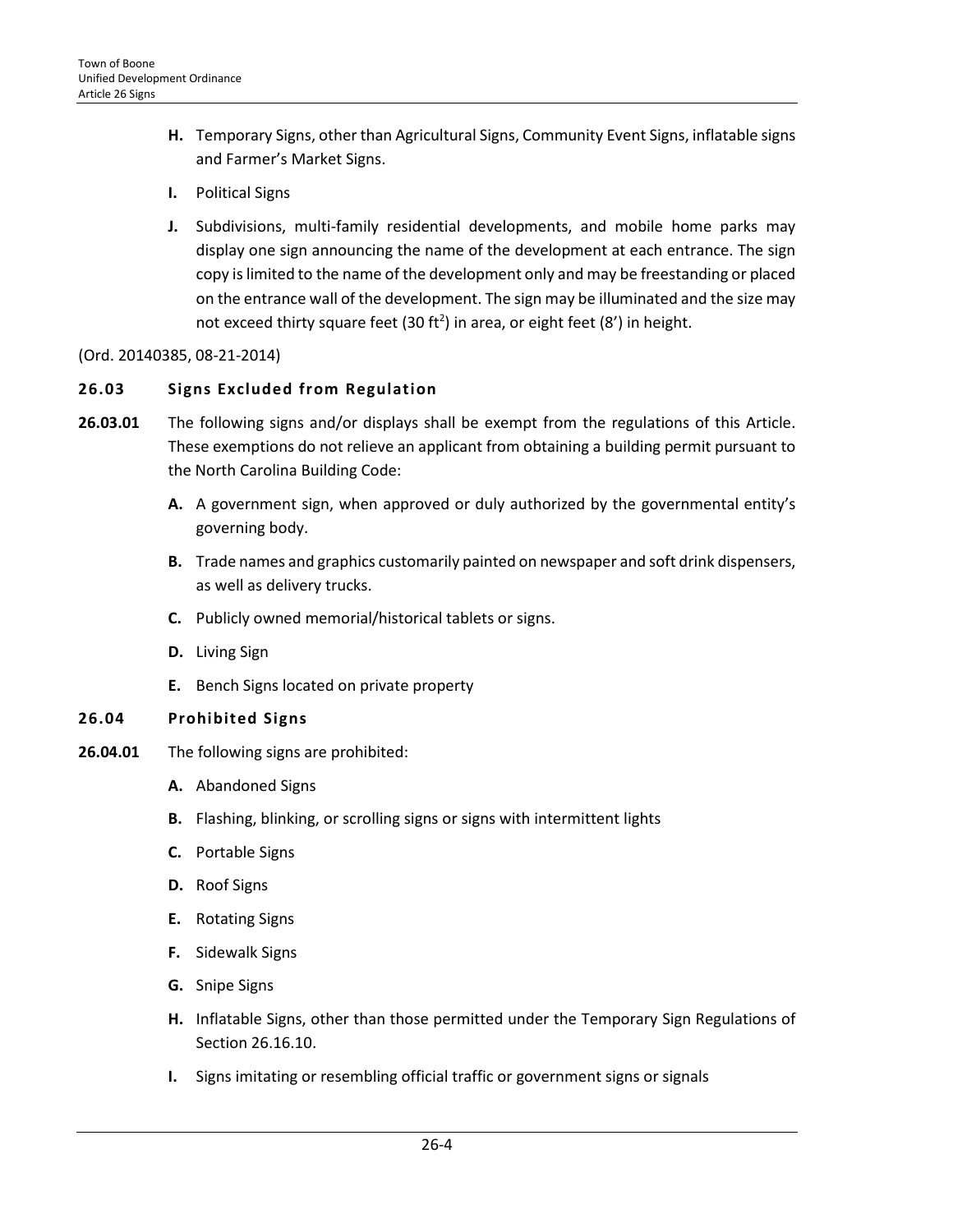- **J.** Signs placed on vehicles or trailers which are parked or located for the primary purpose of displaying said sign(s). Vehicles or trailers which display signs must move to perform only business-related activities at least every forty-eight (48) hours to obtain exemption from this requirement.
- **K.** Temporary Signs except those in Section 26.16.
- **L.** Trademarks, emblems, pictures, etc. displayed in a three (3) dimensional nature.
- **M.** Pavement marking of any kind, except for traffic control.
- **N.** Offensive Signs as defined by N.C. Gen. Stat. § 19-1.1.
- **O.** Signs which obstruct views of other signs, other property, or sight into public rights-ofway.
- **P.** Billboards or off premise advertising, except off-premise community event signs.
- **Q.** Signs placed in public right-of-way
- **R.** Signs placed which obstruct public safety
- **S.** Fence wraps displaying signage when affixed to perimeter fencing at a construction site until the certificate of occupancy is issued for the final portion of any construction at that site or 24 months from the time the fence wrap was installed, whichever is shorter. No fence wrap may display any advertising other than advertising sponsored by a person directly involved in the construction project and for which monetary compensation for the advertisement is not paid or required.
- **T.** Any sign(s) which does not comply with regulations of this Ordinance.

(Ord. PL04727-050721, 07-01-2021)

# <span id="page-4-0"></span>**26.05 Signs Permitted in the R1, R1S, RA, RR, R1A, R2, R4 and MH Districts**

- **26.05.01** The residential districts provide for a quiet environment and sound neighborhoods. While some service-oriented businesses are allowed, the general usage is for family life. The intent of this Section is therefore to provide for a limited use of signs which are generally not illuminated and which will preserve the family-oriented character of neighborhoods.
- **26.05.02** One sign at each entrance announcing the name of a subdivision, residential development or mobile home park is allowed.
	- **A.** The sign copy is limited to the name of the development only.
	- **B.** The sign may be freestanding or placed on the entrance wall of the development.
	- **C.** The sign may not exceed thirty square feet (30 ft<sup>2</sup>) in area, or eight feet (8') in height.
	- **D.** The sign may be illuminated.
- **26.05.03** Any Use 5.2 Churches, Synagogues and Temples is permitted two signs from the following categories: attached or freestanding.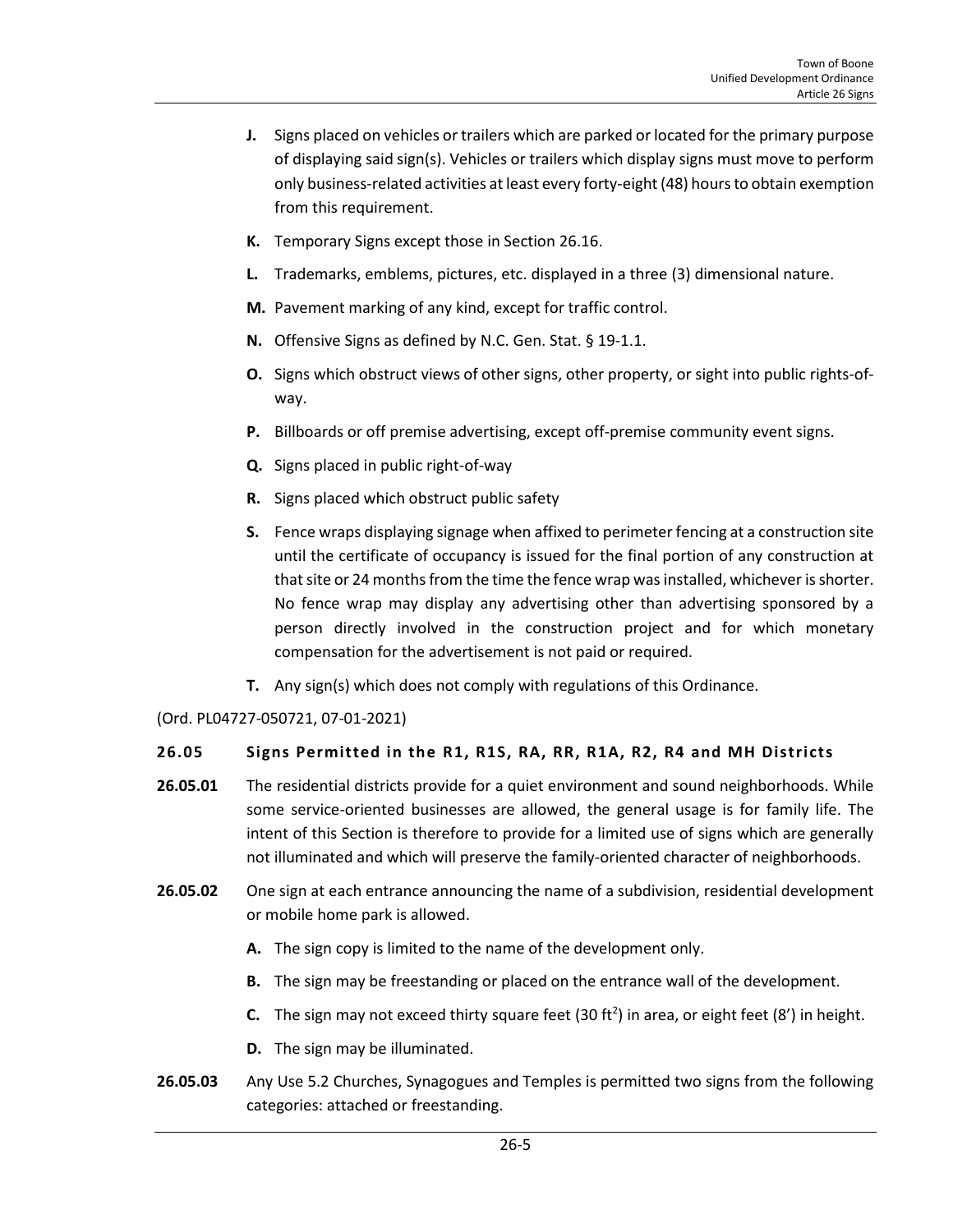- **A.** Freestanding signs may not exceed thirty square feet (30 ft<sup>2</sup>) in area, or eight feet (8') in height.
- **B.** Attached signs may not exceed an area equal to one square foot  $(1 ft<sup>2</sup>)$  of sign area per linear foot of the building frontage. The maximum square footage for an attached sign is thirty square feet (30 ft<sup>2</sup>).
- **C.** Signs may be illuminated.

# (Ord. PL03171-000319, 12-16-2019)

# <span id="page-5-0"></span>**26.06 Signs Permitted in the R3 District**

**26.06.01** The R3 District is established to provide a medium density area consisting of three or more family dwelling units plus limited service use.

# **26.06.02 Advertising Signs**

- **A.** Two signs allowed per premise that may be chosen from the following categories: attached, freestanding, canopy, or projecting. In no case may both signs be from the same category. Painted wall signs are prohibited.
- B. Attached and freestanding signs may not exceed sixteen square feet (16 ft<sup>2</sup>) in area per sign.
- **C.** Freestanding signs may not exceed ten feet (10') in height.
- **D.** Projecting signs may not exceed eight square feet (8 ft<sup>2</sup>) in area per sign.
- **E.** Awning signs may not exceed twenty-five percent (25%) of the area of the awning. The maximum allowable square footage is forty-eight square feet (48 $\,$ ft<sup>2</sup>) regardless of the size of the awning.
- **F.** Signs which are attached to the face or side of an awning may not exceed twelve inches (12") in height and no support structures shall be visible.

# <span id="page-5-1"></span>**26.07 Signs Permitted in the B1 District**

- **26.07.01** The B1 district has diverse shops in close proximity to one another, and is oriented primarily to daytime pedestrian use. Flower boxes, benches, shake shingle roofs and natural plantings lend the area a distinctive mountain village appearance. Leisurely shopping is encouraged. The intent of this Section is therefore, to promote the downtown as a shopping and gathering place and to enhance the village atmosphere. The use of wooden signs is encouraged, so as to contribute to the warmth, friendliness and natural beauty of the area.
- **26.07.02** Each business is permitted two (2) signs chosen from the following categories: attached, canopy, or projecting. In no case may both signs be in the same category. Painted wall signs are prohibited in the B1 zone. Signs may be illuminated. Businesses are also allowed one sign from the following: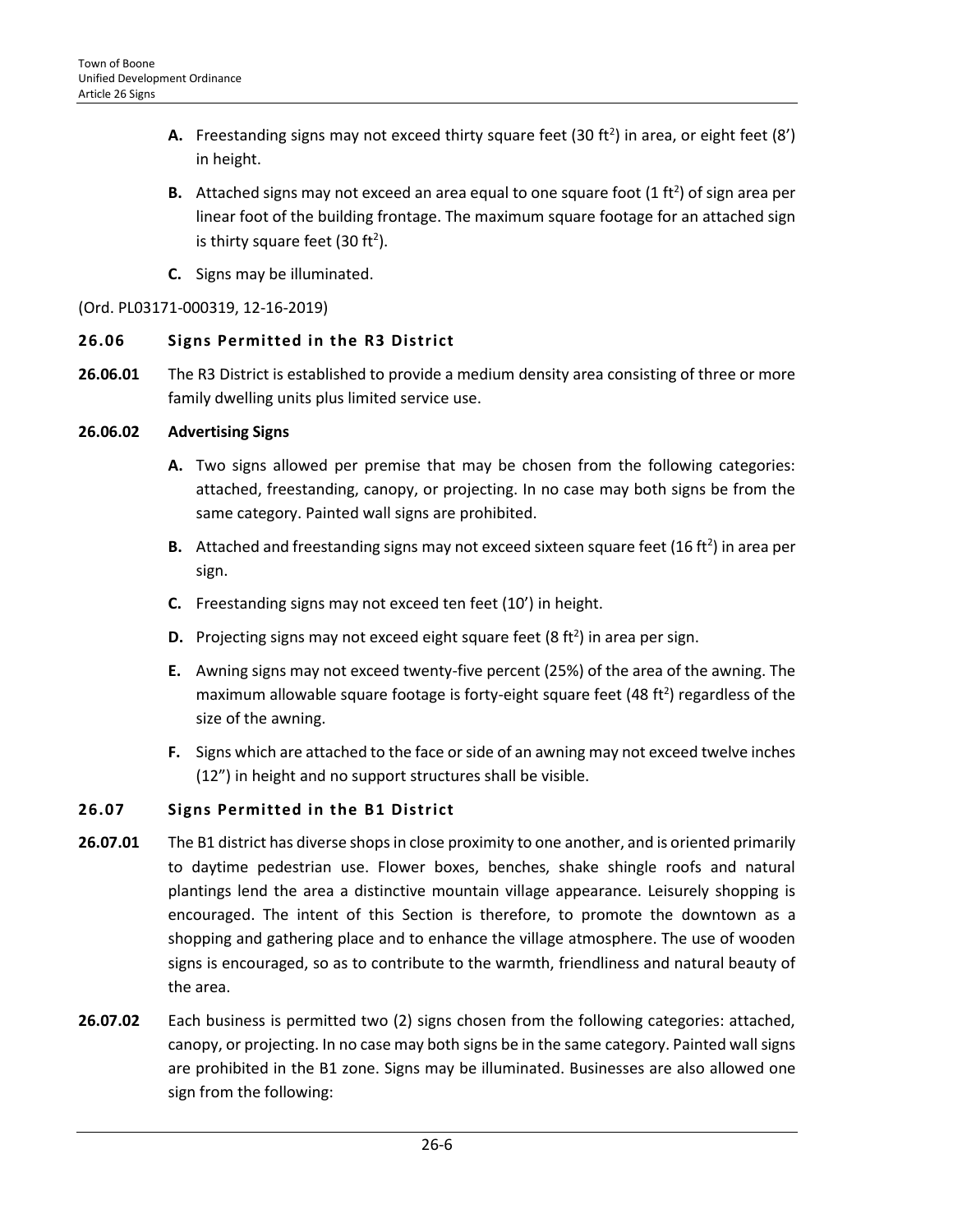- **A.** A projecting sign which may contain the name of the business and any logo which the business chooses to adopt. The sign may not exceed four square feet  $(4 ft<sup>2</sup>)$  in size. It shall display only the name of the business and/or buildings which it is attached to and the building and/or business logo or logos and no more than one (1) per building.
- **B.** A freestanding sign which may be a maximum size of two feet (2') by two feet (2'), and the bottom of said sign shall display only the name of the business and/or building which it is located in front of, and the building and/or business logo or logos and no more than one (1) sign per building.
- **26.07.03** Attached signs shall not exceed an area equal to the greater of sixteen square feet  $(16 ft<sup>2</sup>)$ or one-half square foot ( $\frac{1}{2}$  ft<sup>2</sup>) of sign area per linear foot of building frontage. For example, buildings which are thirty-two feet (32') across the front or less may have a sixteen (16) square feet attached sign. If the building is larger than thirty-two feet (32') across the front the permitted size would be determined by the formula, one half square feet  $(\frac{1}{2} \text{ ft}^2)$  per linear foot of building. The maximum allowable square footage is forty-eight square feet  $(48 ft<sup>2</sup>)$  regardless of building size.
- **26.07.04** Projecting signs may not exceed sixteen square feet (16 ft<sup>2</sup>) in area.
- **26.07.05** Awning signs shall not exceed twenty-five percent (25%) of the area of the awning. The maximum allowable square footage is forty-eight square feet (48 $\,$ ft<sup>2</sup>) regardless of the size of the awning. Signs which are attached to the face or side of an awning may not exceed twelve inches (12") in height and no support structures shall be visible.
- **26.07.06** Businesses who choose to use a ground mounted sign instead of a freestanding sign may increase the maximum square footage in accordance with the provisions of Section 27.15.
- **26.07.07** Projecting Theater Marquees: Theaters which choose to use a projecting theater marquee are only allowed to have the signage as permitted in Section 27.13.

#### <span id="page-6-0"></span>**26.08 Signs Permitted in the B2 District**

- **26.08.01** The neighborhood business district provides a variety of commercial services. It is oriented to vehicular traffic as well as pedestrian traffic. The signs allowed in this area permit an efficient means of information transfer consistent with the size of the streets and speed of the traffic.
- **26.08.02** Advertising Signs
	- **A.** Signs may be illuminated.
	- **B.** Each business is permitted two signs. They may be chosen from the following categories: attached, freestanding, canopy, projecting. In no case may the signs be of the same category except that a business may have two (2) attached signs.
	- **C.** Attached signs shall not exceed an area equal to one square foot  $(1 ft<sup>2</sup>)$  of sign area per linear foot of building frontage. For example, a building which is fifty feet (50') across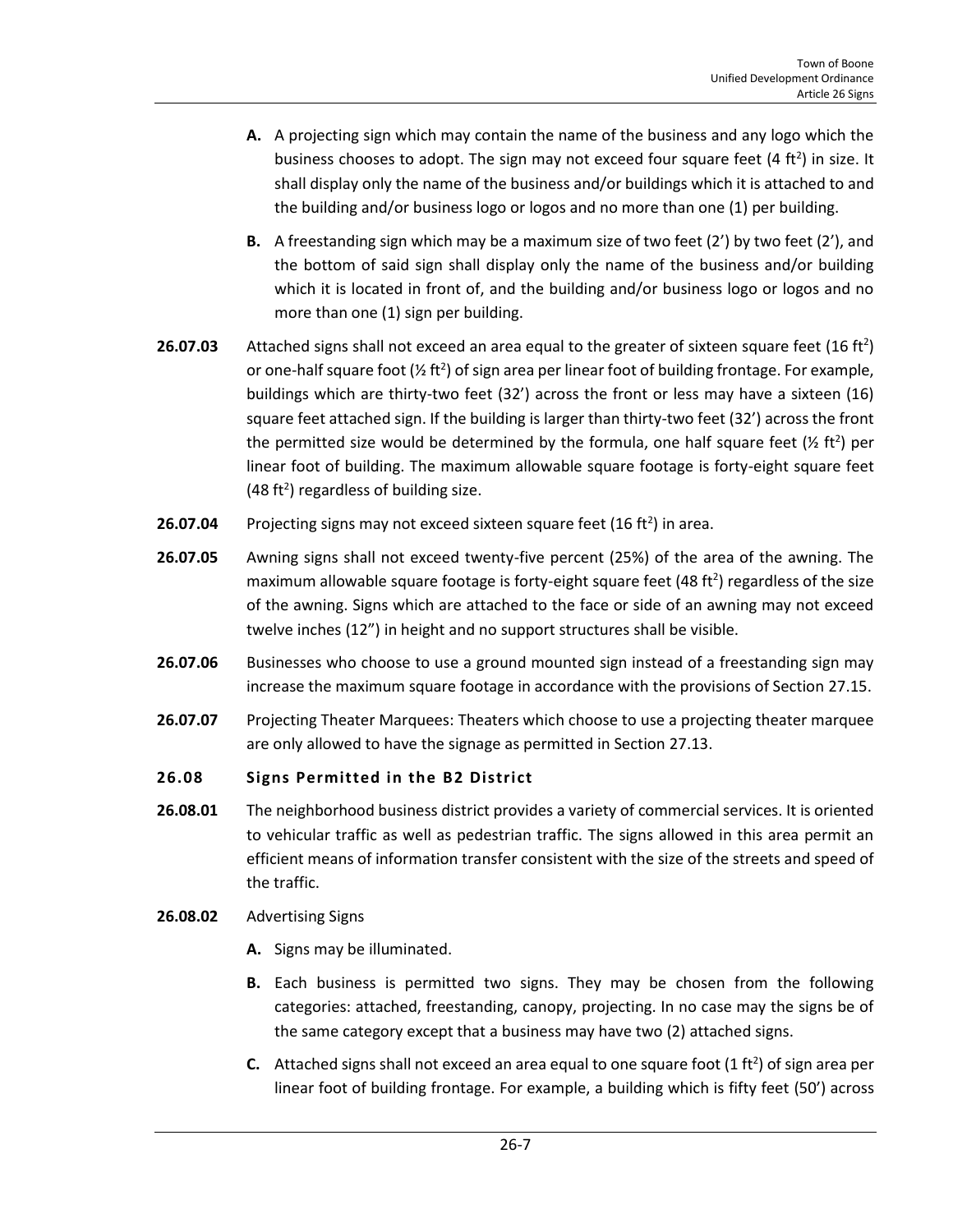the front may have a fifty square foot (50 ft<sup>2</sup>) attached sign. The maximum allowable square footage of attached sign is eighty square feet (80 ft<sup>2</sup>) regardless of building size.

- **D.** Freestanding signs shall not exceed thirty square feet (30 ft<sup>2</sup>) in area and twenty feet (20') in height.
- **E.** Projecting signs may not exceed sixteen square feet (16 ft<sup>2</sup>) in area.
- **F.** Awning signs shall not exceed twenty-five percent (25%) of the area of the awning. The maximum allowable square footage is forty-eight square feet (48 $\,$ ft<sup>2</sup>) regardless of the size of the awning. Awning signs may be attached at the face of, side of, or under the awning. Signs which are attached to the face or side of awning may not exceed twelve inches (12") in height.
- **G.** Businesses who choose to use a ground mounted sign instead of a freestanding sign may increase the maximum square footage in accordance with the provisions of Section 26.15.

# <span id="page-7-0"></span>**26.09 Signs Permitted in the B3 District**

- **26.09.01** The B3 districts are located on all major access roads to Boone. It is on these roads that the visitor receives a first impression of the Town. It is the intent of this Ordinance to allow the visitor to locate business establishments easily and quickly and yet not to allow signs which might interfere with views of the scenic mountains. The B3 districts provide a variety of services primarily oriented toward vehicular traffic. Because vehicles in this area travel at speeds up to 45 m.p.h., it is important to ensure that signs are clear, distinct and readable in a brief space of time. The requirements identify establishments quickly and easily.
- **26.09.02** Advertising Signs
	- **A.** Signs may be illuminated.
	- **B.** Each business is permitted two (2) signs which may be of any type, however, no more than one canopy sign per business.
	- **C.** Freestanding signs shall not exceed fifty square feet (50 ft<sup>2</sup>) in area and twenty feet (20') in height.
	- **D.** No freestanding sign shall be placed less than forty feet (40') from another freestanding sign.
	- **E.** Projecting signs may not exceed sixteen square feet  $(16 ft<sup>2</sup>)$ .
	- **F.** Awning signs shall not exceed twenty-five percent (25%) of the area of the awning. The maximum allowable square footage is forty-eight square feet (48 $\,$ ft<sup>2</sup>) regardless of the size of the awning. Awning signs may be attached to the awning at the face of, side of, or under the awning. Signs which are attached to the face or side of the awning may not exceed twelve inches (12") in height and no support structures shall be visible.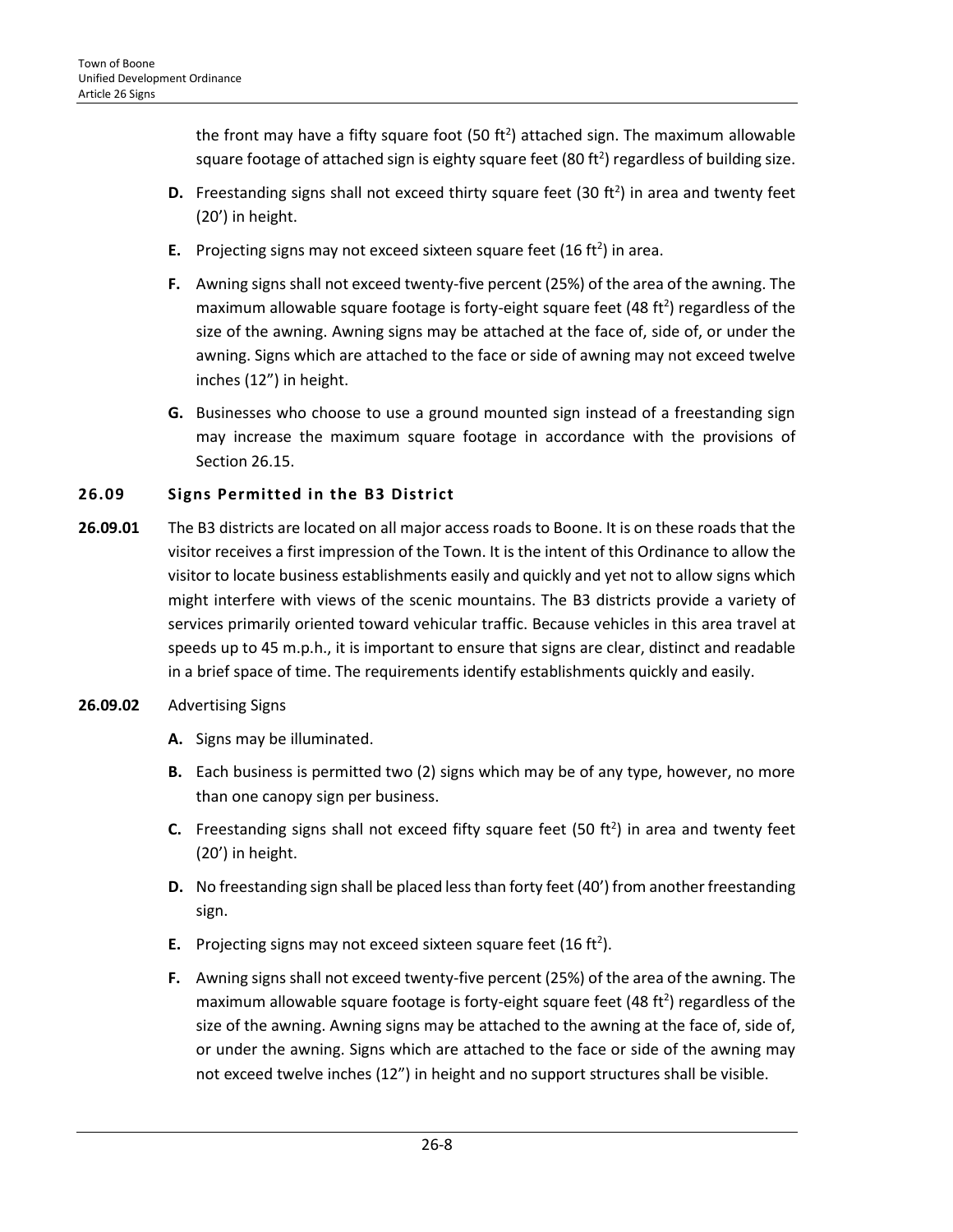- **G.** Attached signs and painted wall signs may not exceed an area equal to one square foot (1 ft<sup>2</sup>) of sign area per linear foot of the building frontage. For example, a building which is fifty feet (50') across the front may have a fifty square foot (50 ft<sup>2</sup>) attached or painted wall sign. The maximum square footage of attached or painted wall sign is 120 square feet, regardless of building size.
- **H.** Businesses who choose to use a ground mounted sign instead of a freestanding sign may increase the maximum square footage in accordance with the provisions of Section 26.15.

### <span id="page-8-0"></span>**26.10 Signs Permitted in the M1 District**

- **26.10.01** The manufacturing district in Boone is limited to currently existing industrial uses. Each use shall be permitted one advertising sign.
- **26.10.02** Advertising Signs
	- **A.** The sign may be attached or freestanding.
	- **B.** The sign may be illuminated.
	- **C.** Attached signs may not exceed an area equal to one square foot  $(1 \text{ ft}^2)$  per linear foot of building frontage and not exceed 120 square feet.
	- **D.** Freestanding signs may not exceed fifty square feet in size and twenty feet (20') in height.
- **26.10.03** In addition to signage permitted by Section 26.10.02-A, the industrial district shall be permitted a directory sign which announces the name of the industrial park and all businesses located within the park. Directory Signs may be freestanding and shall conform to the following requirements:
	- **A.** Directory Sign.
		- 1. The freestanding directory sign shall not exceed fifty square feet (50 ft<sup>2</sup>) in area.
		- 2. The height of the directory sign shall not exceed twenty feet (20').
- **26.10.04** Businesses who choose to use a ground mounted sign instead of a freestanding sign may increase the maximum square footage in accordance with the provisions of Section 26.15.

#### <span id="page-8-1"></span>**26.11 Signs Permitted in the OI District**

**26.11.01** The Office Institutional zoning district provides a variety of office, institutional and commercial services. The signs allowed in this area permit an efficient means of information transfer consistent with the size of the streets and speed of the traffic.

#### **26.11.02** Advertising Signs

- **A.** Signs may be illuminated.
- **B.** Each office/institution/business is permitted two signs. They may be chosen from the following categories: attached, freestanding, canopy, or projecting. In no case may the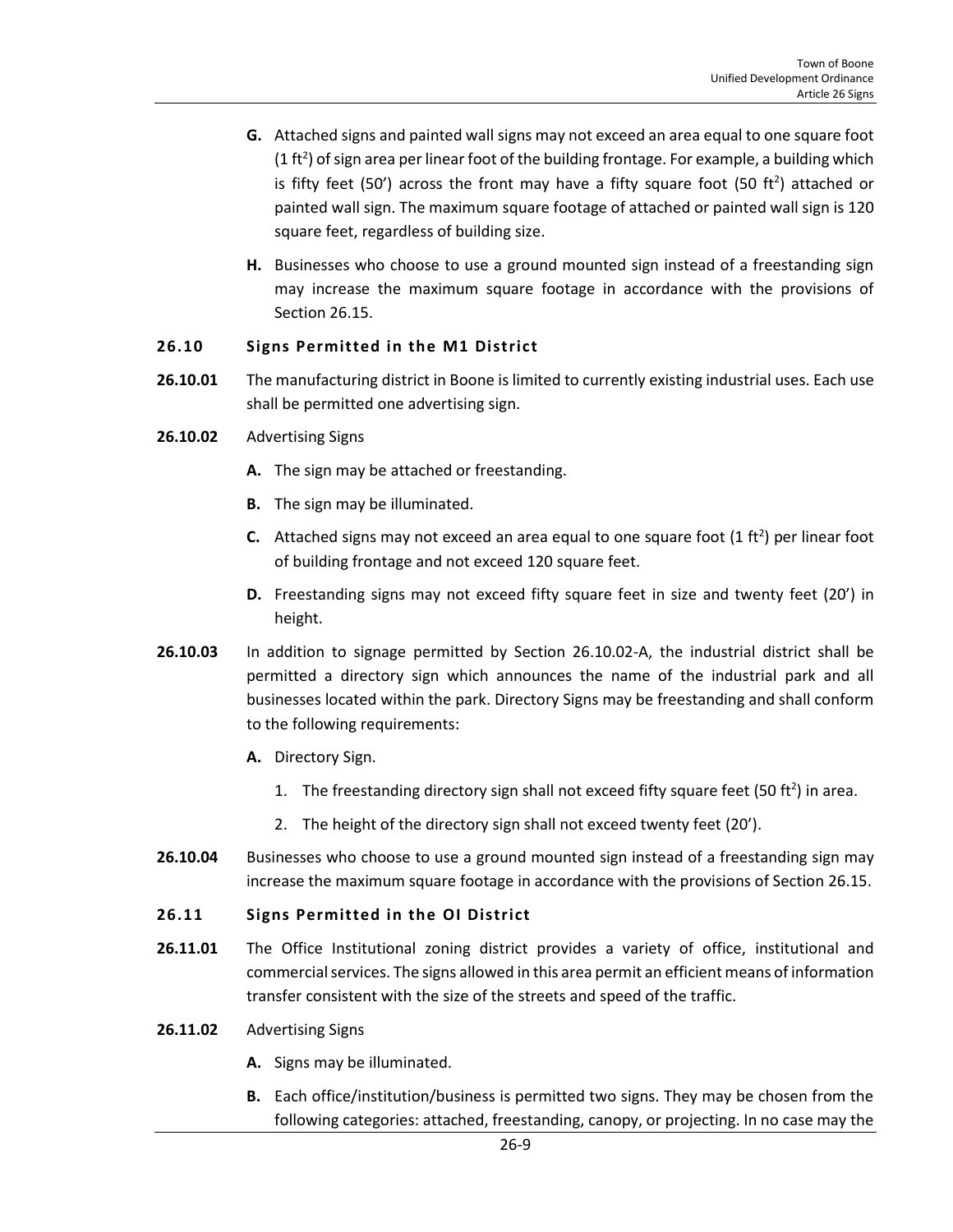signs be of the same category except that an office/institution/ business may have two (2) attached signs. Painted wall signs are not permitted in the OI district.

- **C.** Attached signs shall not exceed an area equal to one square foot (1) of sign area per linear foot of building frontage. For example, a building which is fifty feet (50') across the front may have a fifty square foot  $(50 \text{ ft}^2)$  attached sign. The maximum allowable square footage of an attached sign is sixty-four square feet (64 ft<sup>2</sup>), regardless of building size.
- **D.** Freestanding signs shall not exceed thirty square feet (30 ft<sup>2</sup>) in area and ten feet (10') in height.
- **E.** Projecting signs may not exceed sixteen square feet  $(16 ft<sup>2</sup>)$  in area.
- **F.** Awning signs shall not exceed twenty-five percent (25%) of the area of the awning. The maximum allowable square footage is forty-eight square feet (48 ft<sup>2</sup>) regardless of the size of the awning of the awning. No signs may be attached to the awning support structures. Signs which are attached to the face or side of an awning may not exceed twelve inches (12") in height.
- **G.** Businesses who choose to use a ground mounted sign instead of a freestanding sign may increase the maximum square footage in accordance with the provisions of Section 26.15.

# <span id="page-9-0"></span>**26.12 Shopping Centers and Malls**

- **26.12.01 Directory Signs**: A shopping center or mall shall be permitted a directory sign. Directory signs may be attached or freestanding and shall conform to the area requirements as follows:
	- **A.** In the B1 district, the permitted area of an attached directory sign shall not exceed the greater of twenty square feet (20 ft<sup>2</sup>) or one-half square foot (½ ft<sup>2</sup>) per linear foot of total frontage of the building to a maximum of forty-eight square feet (48 ft<sup>2</sup>). Freestanding directory signs shall not exceed twenty square feet (20 $\,$ ft<sup>2</sup>) in area and ten feet (10') in height.
	- **B.** In the B2 district, the permitted area of an attached directory sign shall not exceed one square foot  $(1 \text{ ft}^2)$  per linear foot of frontage of the building to a maximum of eighty square feet (80 ft<sup>2</sup>). A freestanding directory sign shall not exceed forty-eight square feet (48 ft<sup>2</sup>) in area, and twenty feet (20') in height.
	- **C.** In the B3 district, an attached directory sign shall not exceed one square foot  $(1 ft<sup>2</sup>)$  per linear foot of building frontage to a maximum of 120 square feet. A freestanding directory sign shall not exceed the greater of fifty square feet (50 ft<sup>2</sup>) in area or ten square feet (10 ft<sup>2</sup>) in area for each 150 linear feet of arterial road frontage of the lot in which it is located. The height of the directory sign shall not exceed twenty feet (20').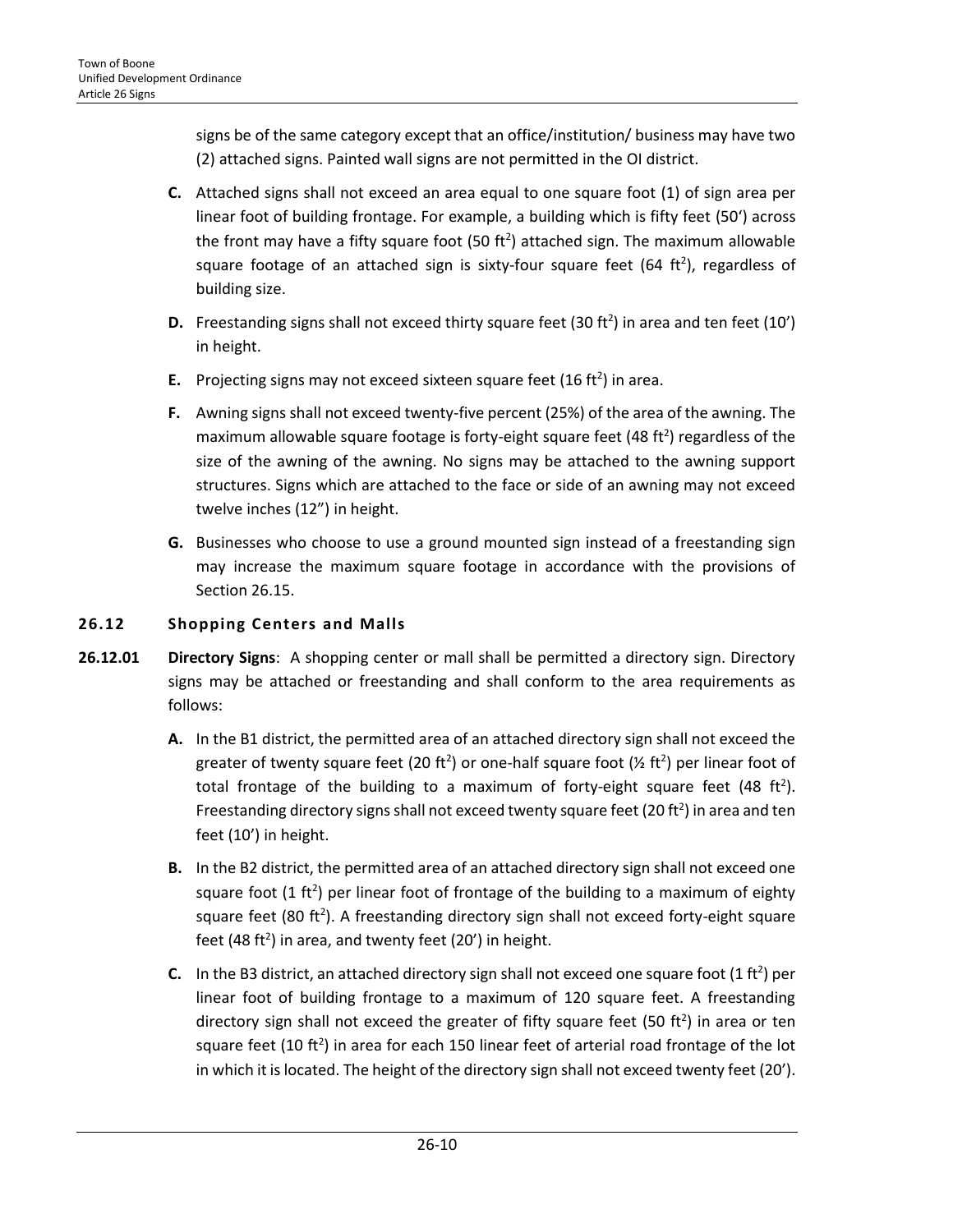- **D.** In the R3 district, directory signs shall conform to the requirements set forth in Section 26.06.
- **E.** When a shopping center or mall has in excess of 400 feet on an arterial road(s) and consists of more than five (5) acres, one (1) directory sign per arterial road upon which it fronts is permitted.
- **F.** When a development utilizes parking-control devices as regulated by Boone Town Code Chapter 73 Towing, the name of the building or business shall be prominently visible from the entrance of the controlled parking area.
- **26.12.02** Entrances to interior malls may be identified by an attached sign in addition to the other sign permitted to the business establishment. Such signs shall be attached to the building over the entrances or beside the entrances only. The signs shall not exceed four square feet (4 ft<sup>2</sup>) in the B1 district, eight square feet (8 ft<sup>2</sup>) in the B2 district and sixteen square feet  $(16 ft<sup>2</sup>)$  in the B3 district.
- **26.12.03** Signs for tenants within shopping centers, malls and unified business establishments shall meet the following requirements:
	- **A.** Businesses within shopping centers, malls and unified business establishments are permitted two (2) signs from the following categories: attached, canopy, and projecting. In the B3 district, painted wall signs are also permitted.
	- **B.** If the business has an exterior frontage in the commercial development of eighty linear feet (80 lf) or more, the business may be permitted a freestanding sign as one (1) of its two (2) permitted signs. All signs permitted by this Section must meet all regulations contained in Section 26.01 as they pertain to the district in which they are located. Area of attached and painted wall signs shall be computed by the linear building frontage feet of each individual establishment.

(Ord. 20140385, 08-21-2014)

# <span id="page-10-0"></span>**26.13 Marquee Sign Regulations**

- **26.13.01** The following regulations shall apply solely to marquee signs other than a historical reconstruction of a projecting theater marquee.
	- **A.** Except where a projecting theater marquee is utilized pursuant to this Section, theaters, museums, auditoriums and other entertainment facilities are permitted one (1) changeable copy marquee in addition to their two (2) permitted signs.
	- **B.** Marquee signs shall conform to the applicable sign requirements for the district in which they are located, however the area of the marquee sign shall be permitted an increase in size up to an additional 100% provided that one of the other signs to which the business is entitled is reduced in size. The percentage of increase in area shall be equal to the reduction in area of the other permitted sign.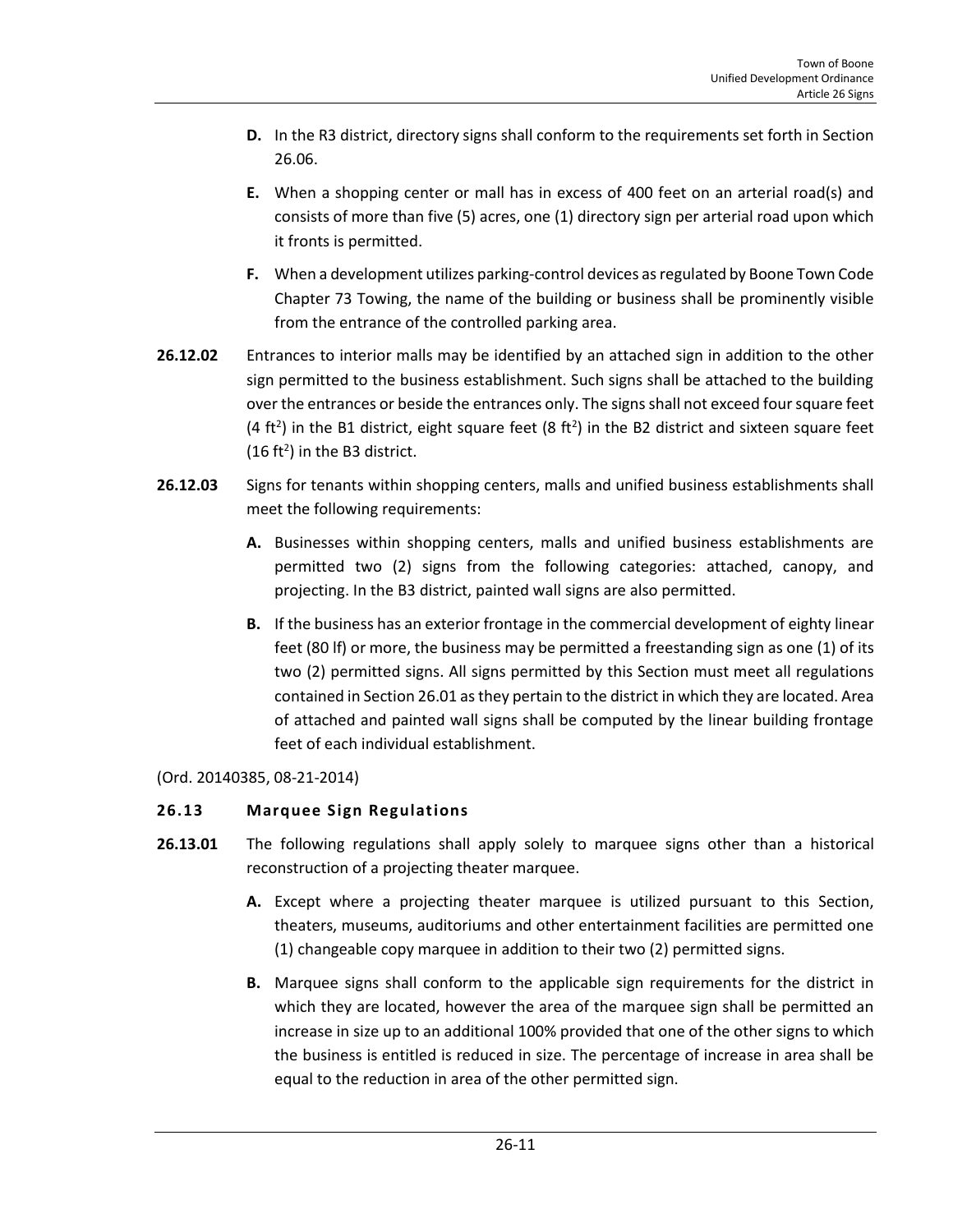- **C.** If the marquee is a freestanding sign, the height of the marquee may not be increased over that permitted in the zone in which it is located.
- **26.13.02** The following regulations shall apply solely to a historical reconstruction of a projecting theater marquee:
	- **A.** A projecting theater marquee shall be allowed only in the B1 Central Business District.
	- **B.** No portion of a projecting theater marquee shall be less than eight feet (8') above grade nor higher than sixteen feet (16').
	- **C.** A projecting theater marquee and supporting structures shall not extend over the edge of any sidewalk or into any street right-of-way absent an encroachment agreement authorizing such incursion by the Town.
	- **D.** The projecting theater marquee shall only be attached to the building in which the theater is located and must be above an entrance to the theater. No projecting theater marquee sign shall be wider than the building to which it is attached.
	- **E.** Signage may be installed directly upon the vertical face or faces of a projecting theater marquee with the following conditions:
		- 1. Channel letters may extend above such vertical face or faces provided that the letter height is restricted to twelve inches (12") in height.
		- 2. No sign may extend below such vertical face or faces with the exception of lighting elements. All lighting elements shall meet the requirements of Subsection 26.13.02(B) above.
		- 3. The changeable copy portions of a projecting theater marquee shall not exceed fifty percent (50%) of the total area of all faces and comply with Section 27.01.
		- 4. All other signage attached to a projecting theater marquee may not exceed 20 percent (20%) of the total area of all faces.
	- **F.** A projecting theater marquee may include the use of flashing, scrolling, or intermittent lights subject to the following conditions:
		- 1. The flashing, scrolling, blinking, or intermittent lights may only be in operation during the time the theater is open to the public and prohibited between the hours of 11 p.m. to 7 a.m.
		- 2. Light fixtures on the projecting theater marquee do not have to meet the requirement for full cut-off fixtures as required in Subsection 25.05.02.
	- **G.** Encroachment: Where a projecting theater marquee extends over a public sidewalk or other public property, an executed encroachment agreement approved by the Boone Council shall be required prior to issuance of any sign permit for a projecting theater marquee.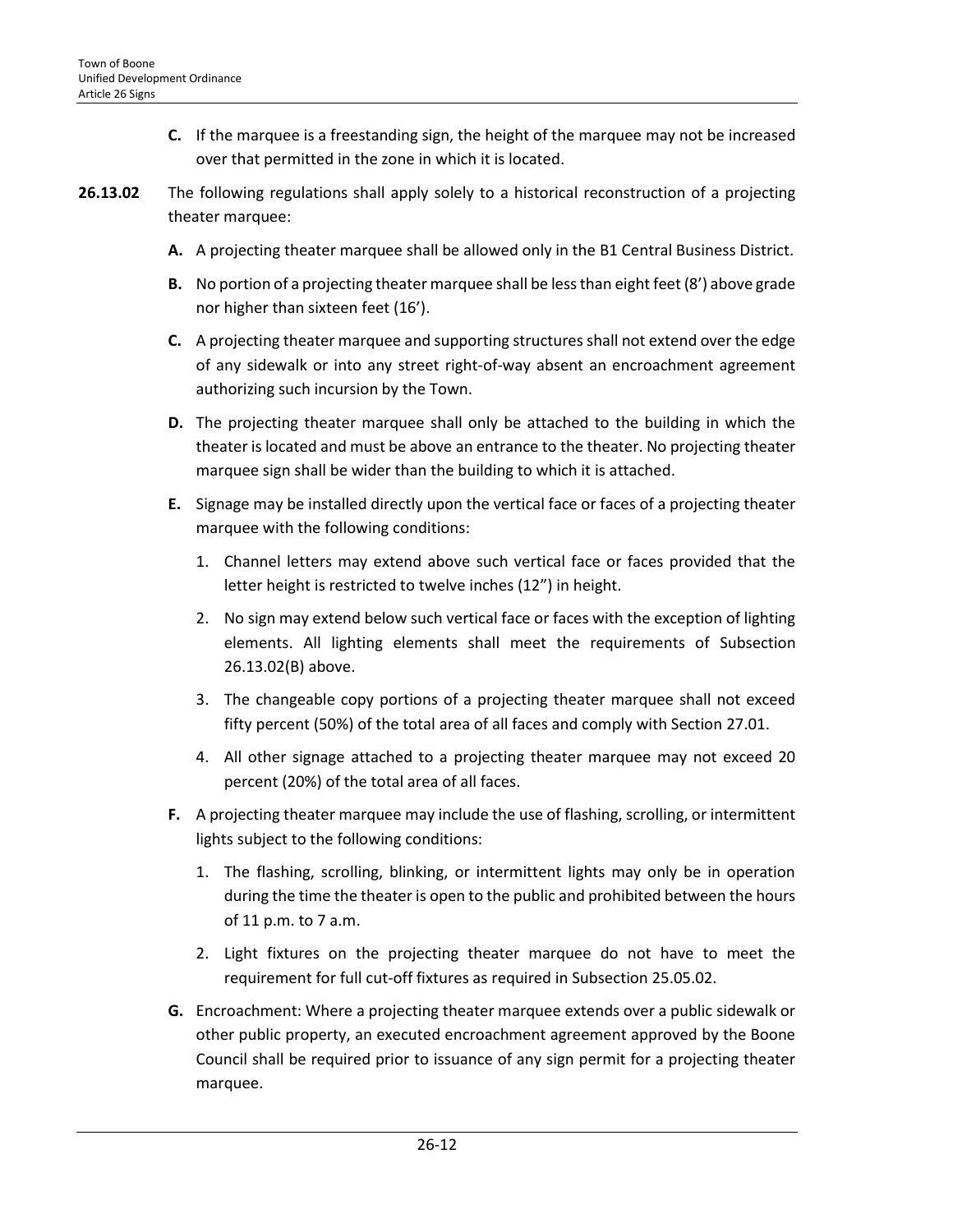- **H.** A projecting theater marquee may be constructed either as part of a new structure or as an addition to an existing structure as follows:
	- 1. Site-specific plans and specifications must be submitted from a registered North Carolina licensed structural engineer demonstrating that the projecting theater marquee complies in all ways with appropriate code provisions of the Town and the State of North Carolina, including but not limited to, materials, drainage, roof strength, bracing and anchorage.
	- 2. A final certification from the registered North Carolina licensed structural engineer shall be required stating that the projecting theater marquee complies with all appropriate code provisions of the Town and the State of North Carolina and that the projecting theater marquee has been constructed according to their submitted design.

### (Ord. 20160501, 09-15-2016)

# <span id="page-12-0"></span>**26.14 Home Occupation Signs**

- **26.14.01** The following regulations shall apply solely to home occupation signs.
	- **A.** Home occupation signs are permitted in the R1, R1A, RA, R2, R3, R4, MH, B1, B2, and B3 districts.
	- **B.** The sign may not be illuminated.
	- **C.** The sign must be an attached sign mounted flat on the building.
	- **D.** The sign may not exceed four square feet  $(4 ft<sup>2</sup>)$  in size.

# <span id="page-12-1"></span>**26.15 Exceptions and Modifications**

- **26.15.01** Where a business establishment elects to erect only one (1) sign on premises, and that sign is to be an attached sign, the permitted area of this sign may be increased as follows:
	- **A.** The permitted area of an attached sign may be increased by fifty percent (50%).
	- **B.** The attached sign permitted by this Section shall meet all other applicable requirements regarding placement, lighting, permit procedures, etc., of this Ordinance.
	- **C.** In the event that the business should desire a second sign after the attached sign allowed by this Section is erected, no permit for the additional sign shall be issued until the attached sign meets the size requirements of the district in which it is located as specified in Section 26.01.
- **26.15.02** Where a business establishment is set back from its major road by 200 feet or more, the permitted size of the attached signs may be increased by ten percent (10%) plus an additional ten percent (10%) for each fifty feet (50') of distance in excess of 200 feet to a maximum of 100% increase provided that:
	- **A.** This increase shall apply to attached signs only.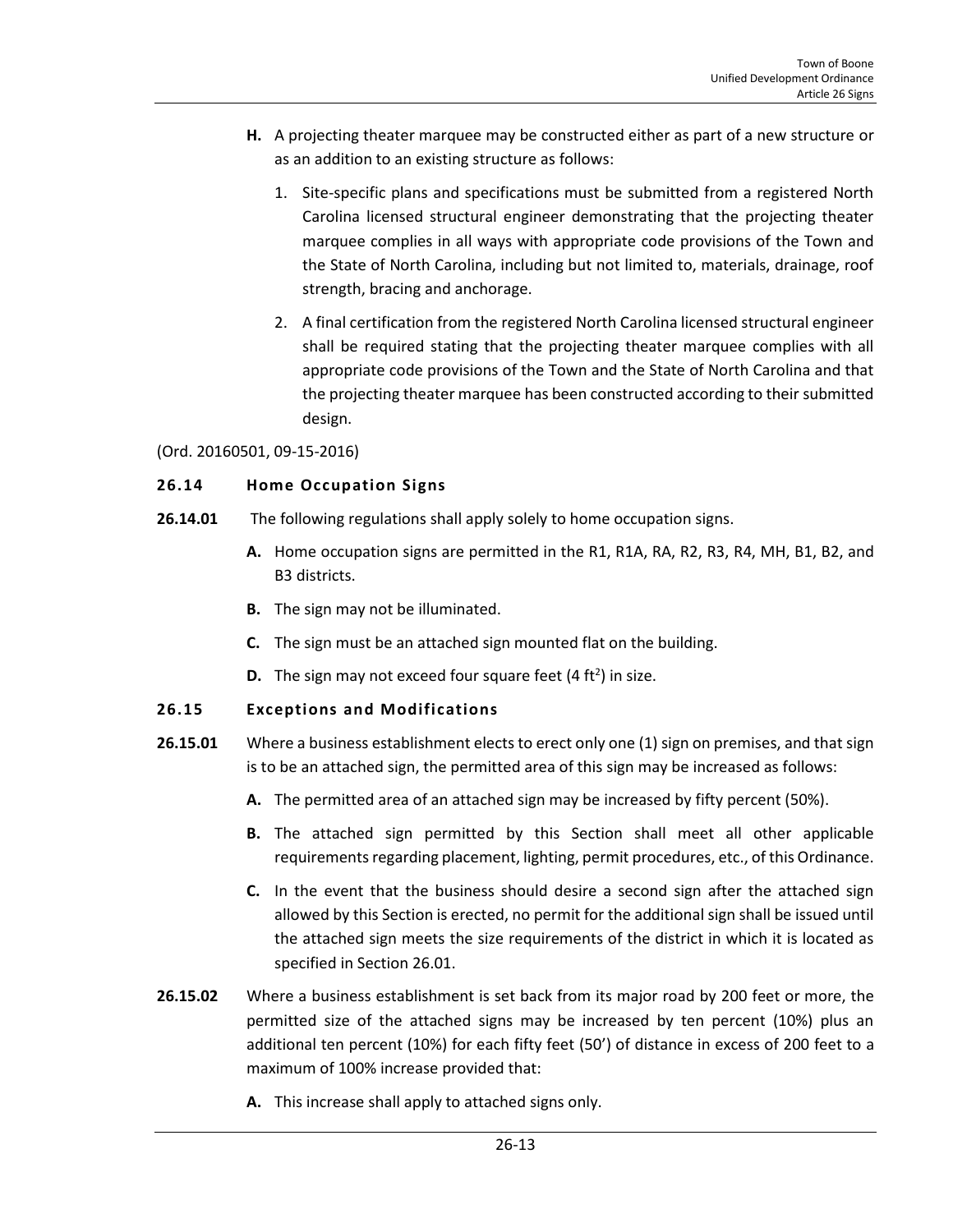- **B.** This increase shall apply to only one of the two permitted signs.
- **C.** The attached sign must meet all other applicable requirements regarding placement, lighting, permit procedures, etc. as it pertains to the district in which it is located.
- **D.** If the business has a freestanding sign this increase shall not apply.
- **E.** If a business is set back from its major access road by 200 feet or more and has only one sign, the business may choose the modifications of size permitted by this Subsection 26.15.01 or 26.15.02, but may not combine the allowances provided by the two Subsections.
- **26.15.03** Businesses may erect more than the two (2) allowed signs upon obtaining Staff approval provided that:
	- **A.** The additional signs must be attached or projecting signs.
	- **B.** The combined area of all signs must be less than or equal to the permitted area by type of sign. For example, if a ninety square foot (90 ft<sup>2</sup>) attached sign is permitted, then the business may have two (2) forty-five square feet (45 ft<sup>2</sup>) attached signs or three (3) thirty square feet (30 ft<sup>2</sup>) signs.
	- **C.** The maximum number of additional signs allowed is three (3).
	- **D.** The additional signs are not illuminated.
	- **E.** The applicant shall submit a drawing of the proposed locations of the additional signs and meet all applicable requirements.
- **26.15.04** Businesses in the B2, B3, M1, and OI districts who chose to use a ground sign instead of a freestanding sign may increase the maximum square footage of that sign by thirty-five percent (35%).
- **26.15.05** Businesses located in the B1 district may erect a ground/monument sign provided that:
	- **A.** All applicable requirements of Section 26.01 are met, and;
	- **B.** A minimum of forty feet (40') (setback) is provided between any building and a ground/monument sign, and;
	- **C.** No ground/monument sign shall exceed sixteen square feet  $(16 \text{ ft}^2)$  in area with no horizontal or vertical dimension exceeding six feet (6'), and except as allowed Subsection 26.15.05€ below, and;
	- **D.** A business located 100 feet or more from King Street may erect a freestanding sign with a maximum area of twenty-five square feet (25 ft<sup>2</sup>) and a maximum height of six feet (6').
	- **E.** No sign shall be placed in a public right-of-way.
- **26.15.06** Corner Lots: Businesses located on a corner lot may be permitted one additional attached sign to those otherwise permitted herein.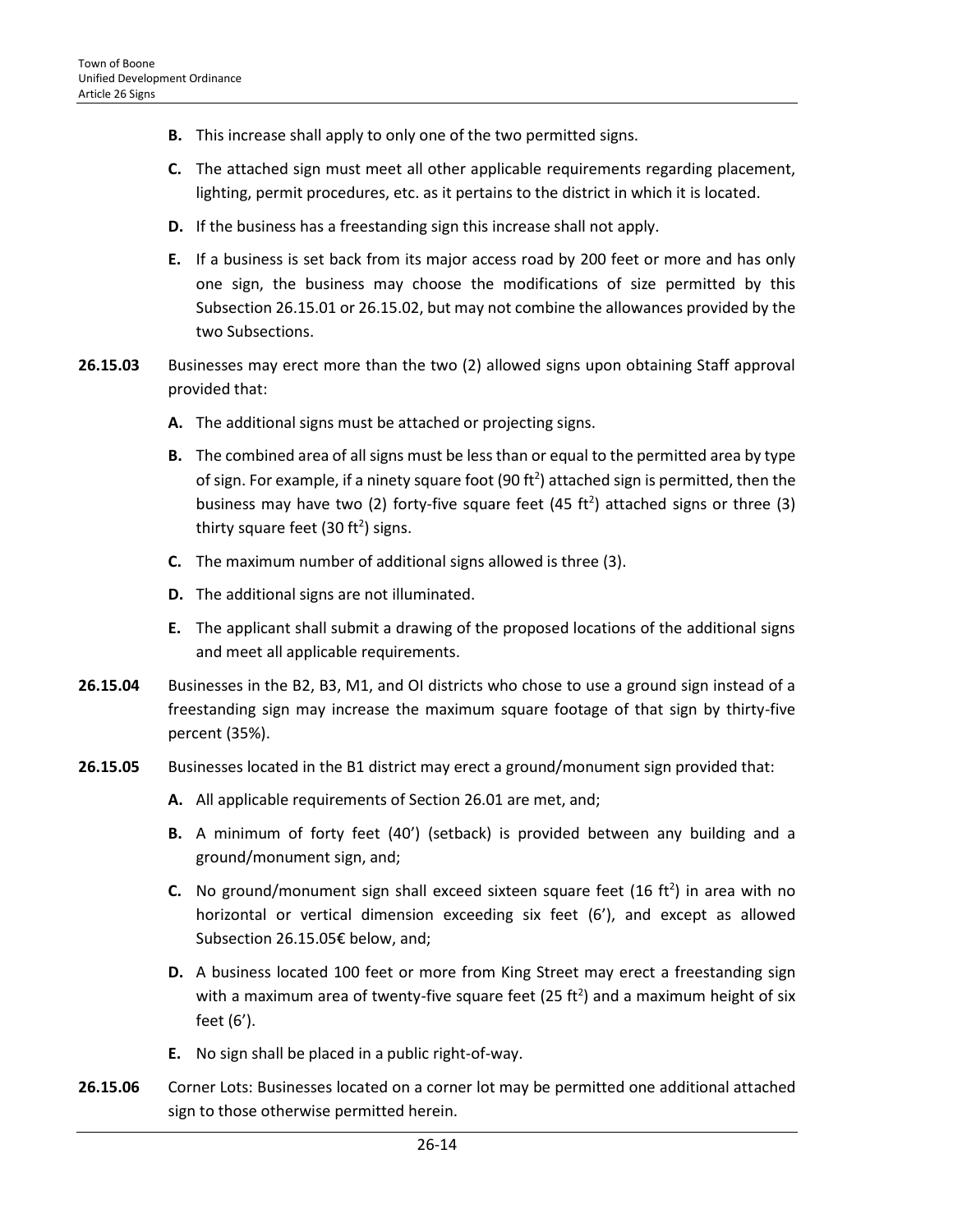- **26.15.07** Signs for developments subject to Boone Town Code Chapter 73 Towing.
	- **A.** Parking-control warning signs shall comply with the requirements of Boone Town Code Chapter 73 Towing.
	- **B.** Parking-control warning signs do not require sign permits.
	- **C.** All developments subject to this subsection shall comply with one of the following requirements, as applicable:
		- 1. A building(s) with a single-business shall prominently display the name of the business.
		- 2. Shopping Center/Mall developments shall follow the regulations set forth in 26.12.01(F).
	- **D.** All signs shall be clearly visible from the controlled parking spaces.

### (Ord. 20140385, 08-18-2014)

### <span id="page-14-0"></span>**26.16 Temporary Sign Regulations**

- **26.16.01** Temporary signs must conform to all regulations of this Section not otherwise superseded by this Article. No type of temporary sign, other than an agricultural sign whose placement is approved by the North Carolina Department of Transportation, may be placed in the public right-of-way. Temporary signs, other than agricultural signs, inflatable signs and community event signs, shall not be required to obtain a sign permit.
- **26.16.02 Community Event Signs:** Community event signs are permitted for public agencies, schools, churches, civic-fraternal organizations or similar non-commercial organizations, or for commercial events when approved by the Boone Town Council.
	- **A.** Signs for non-commercial community events may be erected provided that:
		- 1. Such groups shall be non-profit corporations or associations organized and operated for charitable purposes that are licensed as non-profit groups with the North Carolina Secretary of State.
		- 2. Any fund being raised by the community event must be used for charitable or nonprofit purposes.
		- 3. All community events must occur within Watauga County. A community event that does not occur within Watauga County may receive permission to display signs with the approval of the Boone Town Council.
		- 4. A Community Event Sign Permit Application must be completed by the sponsor of the event and approved by the Administrator. The sponsor must organize all aspects of a community event. A representative of the organization must sign the permit application and will be jointly responsible with the organization for ensuring that the regulations are followed.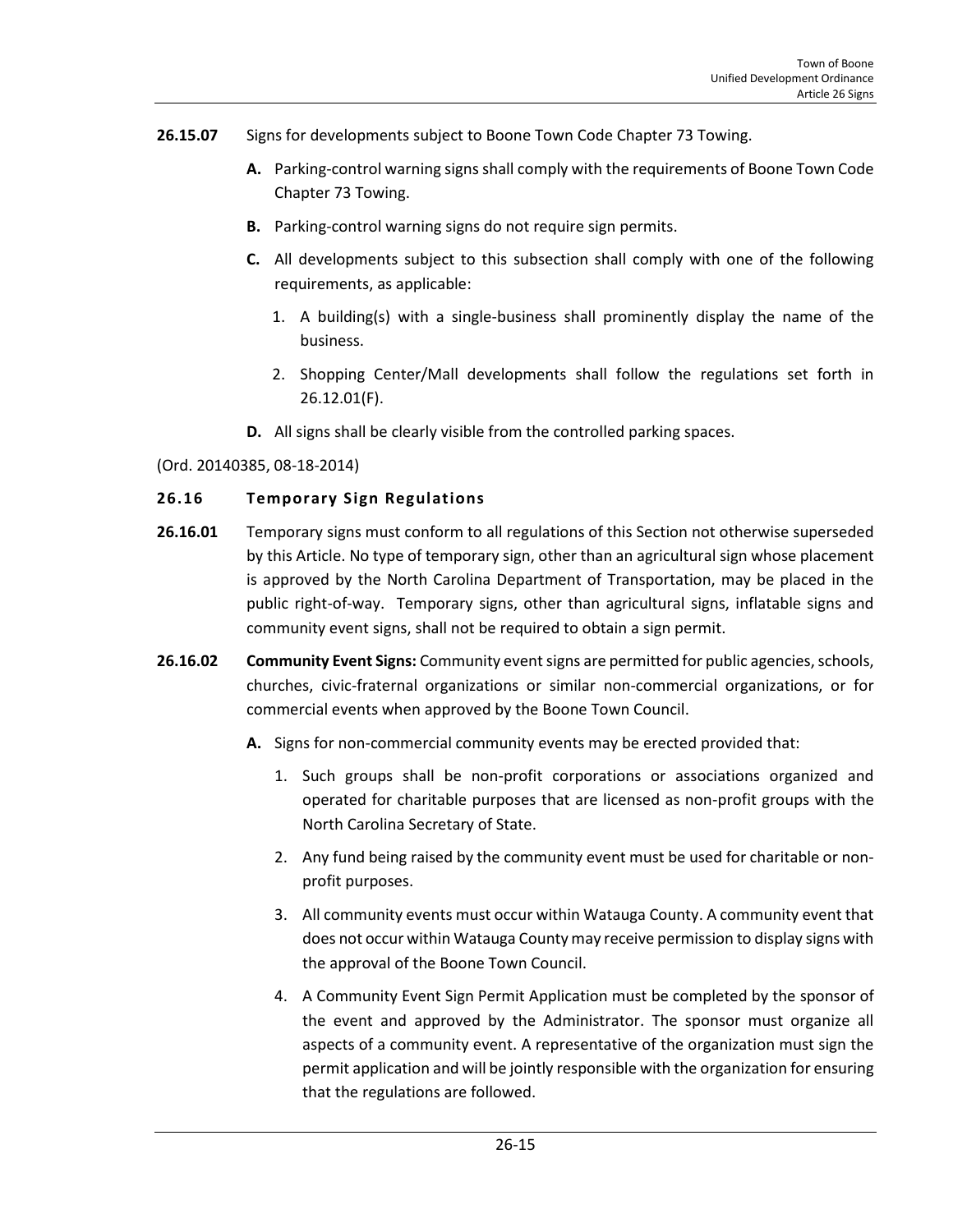- **B.** Signs for commercial community events may be erected, provided that:
	- 1. An application is properly completed and delivered to the Town of Boone Planning and Inspections Department at least forty-five days before the event.
	- 2. The event is approved by the Boone Town Council as a "community event".
	- 3. As determined by the Boone Town Council, the event provides a significant economic benefit to the Town as a whole, and portrays or places the Town of Boone in a positive light.
	- 4. The event is open to all citizenry of the Town of Boone and its planning jurisdiction.
	- 5. The event has received the written endorsement of a non-profit group whose mission includes promoting the economic vitality of Boone, such as, but not limited to, the Downtown Business Development Association, the Boone Chamber of Commerce, or the High Country Host.
	- 6. The sponsor of the event has completed a Community Event Sign Permit Application and paid the appropriate fee, and the application is approved by the Planning and Inspections Department. A representative of the organization must sign the permit application and will be jointly responsible with the organization for ensuring that these regulations are followed.
- **C.** All community events, whether non-commercial or commercial are subject to the following requirements:
	- 1. Each community event is allowed to display no more that twelve (12) off-premise signs that do not exceed four square feet  $(4 \text{ ft}^2)$  in an area and four feet  $(4')$  in height. Only one (1) sign per lot is allowed with the permission of the landowner or registered agent. One (1) off-premise banner and one (1) banner at the event site are allowed. Each banner may not exceed twenty-four square feet (24 ft<sup>2</sup>).
	- 2. A community event may display allowable signage annually.
	- 3. The signs are not illuminated.
	- 4. The signs may not be displayed earlier than seven (7) days prior to the event and must be removed within forty-eight (48) hours after the event.
- **D.** An event which does not take place in Watauga County may still be designated a "community event" when the event is approved by the Boone Town Council based upon a determination that the event nevertheless significantly contributes to the economic vitality and heritage of Boone.
- **E.** The Boone Town Council recognizes the following as community events:

The Highland Games

The Blowing Rock Celtic Festival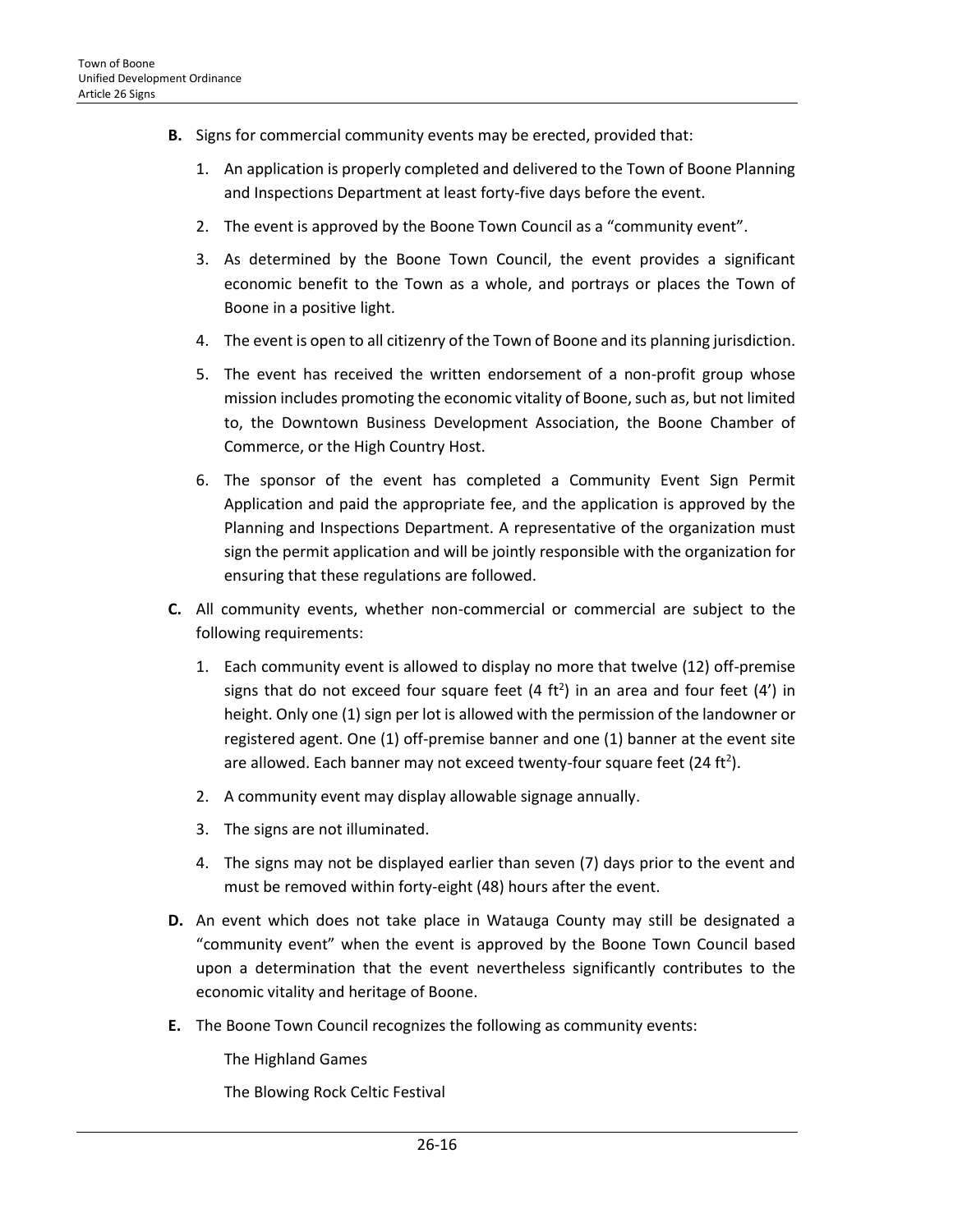Trade Days

Watauga High School Project Graduation

Boone Bluegrass Festival

Gospel Singing Jubilee

Sugar Grove Music Festival

Wooly Worm Festival

- **26.16.03 Political Sign**: Political signs are permitted in accordance with Section 26.17.
- **26.16.04 Real Estate Sign:** A real estate sign is a temporary sign advertising the real estate upon which the sign is located as being for rent, lease, open house or sale. Real estate signs are permissible subject to the following regulations:
	- **A.** Real estate signs advertising property for sale, lease or rent shall adhere to the following regulations:
		- 1. Only one (1) sign per lot is allowed.
		- 2. The sign shall not be illuminated.
		- 3. Area and Height Requirements:

| <b>Zoning District</b>              | <b>Maximum Area</b> | <b>Maximum Height</b> |
|-------------------------------------|---------------------|-----------------------|
| <b>Residential Zoning Districts</b> | $4 \text{ ft}^2$    | 5 ft.                 |
| <b>B1 Central Business</b>          | 4 ft <sup>2</sup>   |                       |
| <b>Remaining Zoning Districts</b>   | 20 ft <sup>2</sup>  | 8ft.                  |

4. The real estate sign shall be removed within forty-eight (48) hours after the property closing.

- **B.** Open House Residential Real Estate Sign: Open house residential real estate signs shall be subject to the following requirements:
	- 1. There shall be no more than one on premise and two (2) total off-premise open house residential real estate signs for any open house event. These signs must include the realtor's phone number or the homeowner's address and the street address where the event is taking place.
	- 2. Off-premise signs may be in place only from 8 a.m. on Saturday to 8 p.m. on Sunday.
	- 3. Off-premise signs shall not exceed three square feet (3 ft<sup>2</sup>) in area and two feet (2') in height.
	- 4. Such signs shall not be illuminated.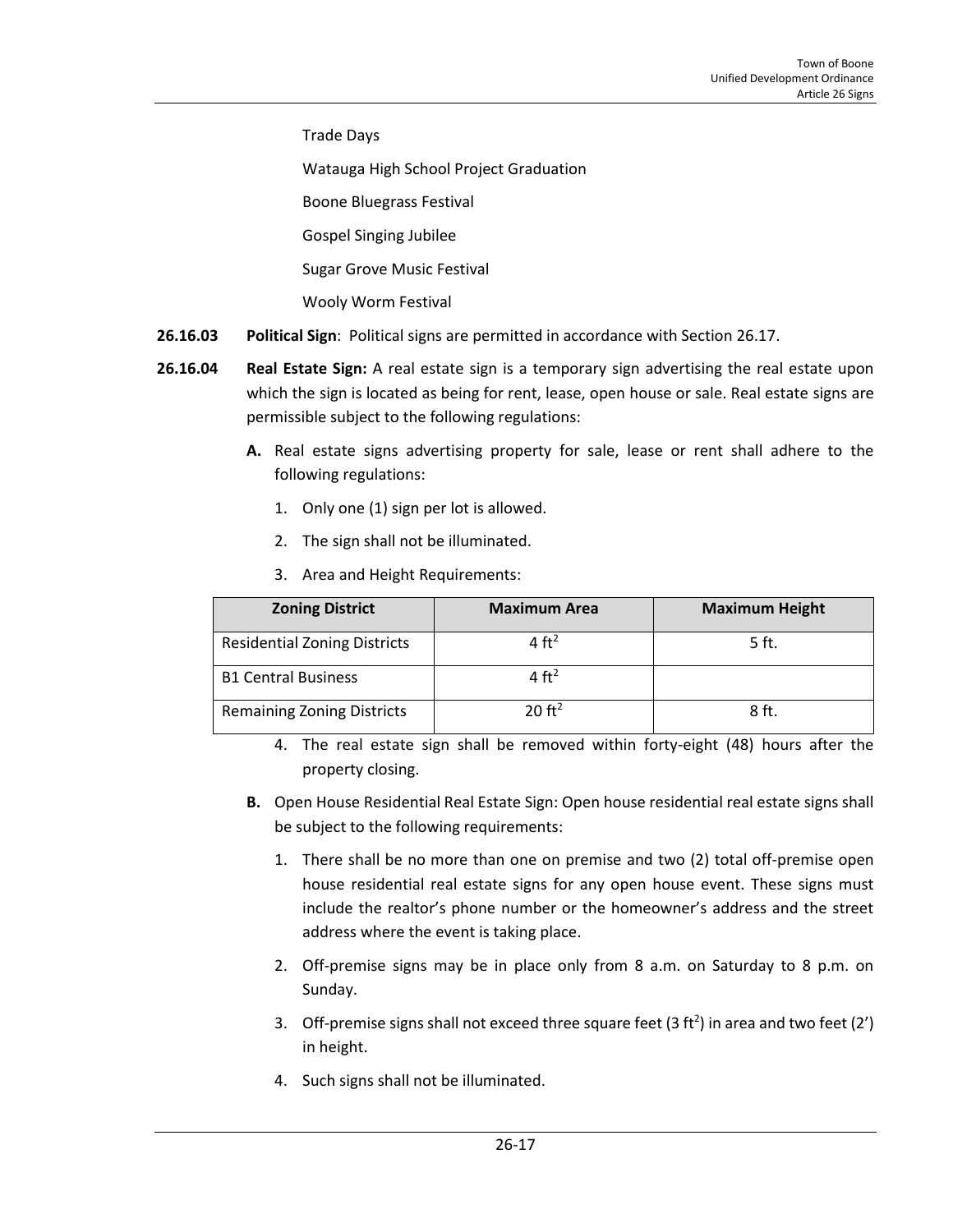- 5. Only one on-site sign per lot is allowed with the permission of the landowner, registered agent or tenant.
- **26.16.05 Yard Sale Sign**: Yard sale signs are permitted as temporary signs provided that the signs adhere to the following criteria:
	- **A.** No more than three (3) signs per event are allowed.
	- **B.** Two (2) signs may be placed off premise from the location of the event on private property with the landowner or registered agent's consent.
	- **C.** The signs may remain in place for forty-eight (48) hours only.
	- **D.** Such signs shall serve as directional aids and text on such signs shall be limited to Yard Sale or Garage Sale and an arrow.
	- **E.** Signs shall be placed out of the street right-of-way and no signs will be placed on utility poles.
	- **F.** The signs shall not be illuminated.
	- **G.** Signs are limited in size to four square feet (4 ft<sup>2</sup>) in area and must list the phone number of the event organizer on the back.
- **26.16.06 Newly Established Business**: Businesses which are newly established or have changed locations may display a temporary sign provided that:
	- **A.** The size of any such sign is not in excess of twenty-four square feet (24 ft<sup>2</sup>) in area.
	- **B.** The sign may be displayed for a period of thirty (30) days. This thirty-day period may begin no earlier than fifteen (15) days prior to the opening date of the business and not later than thirty (30) days after the certificate of occupancy is issued by the building inspector.
	- **C.** Only one (1) such sign is allowed per premise; however, this one sign may be used in addition to other permitted signs.
- **26.16.07 Special Sales and Promotions**: Temporary signs as defined by advertising special sales and promotions by merchants and other profit-making concerns may be erected in addition to other permitted signs provided:
	- **A.** The size of such sign shall not exceed twenty-four square feet (24 ft<sup>2</sup>).
	- **B.** The signs are not illuminated.
	- **C.** The signs are displayed for a period of ten (10) days only.
	- **D.** Only one (1) sign per premise is allowed.
	- **E.** An interval of thirty (30) days shall separate each event.
- **26.16.08 Agricultural Signs:** Agricultural signs are subject to the following criteria: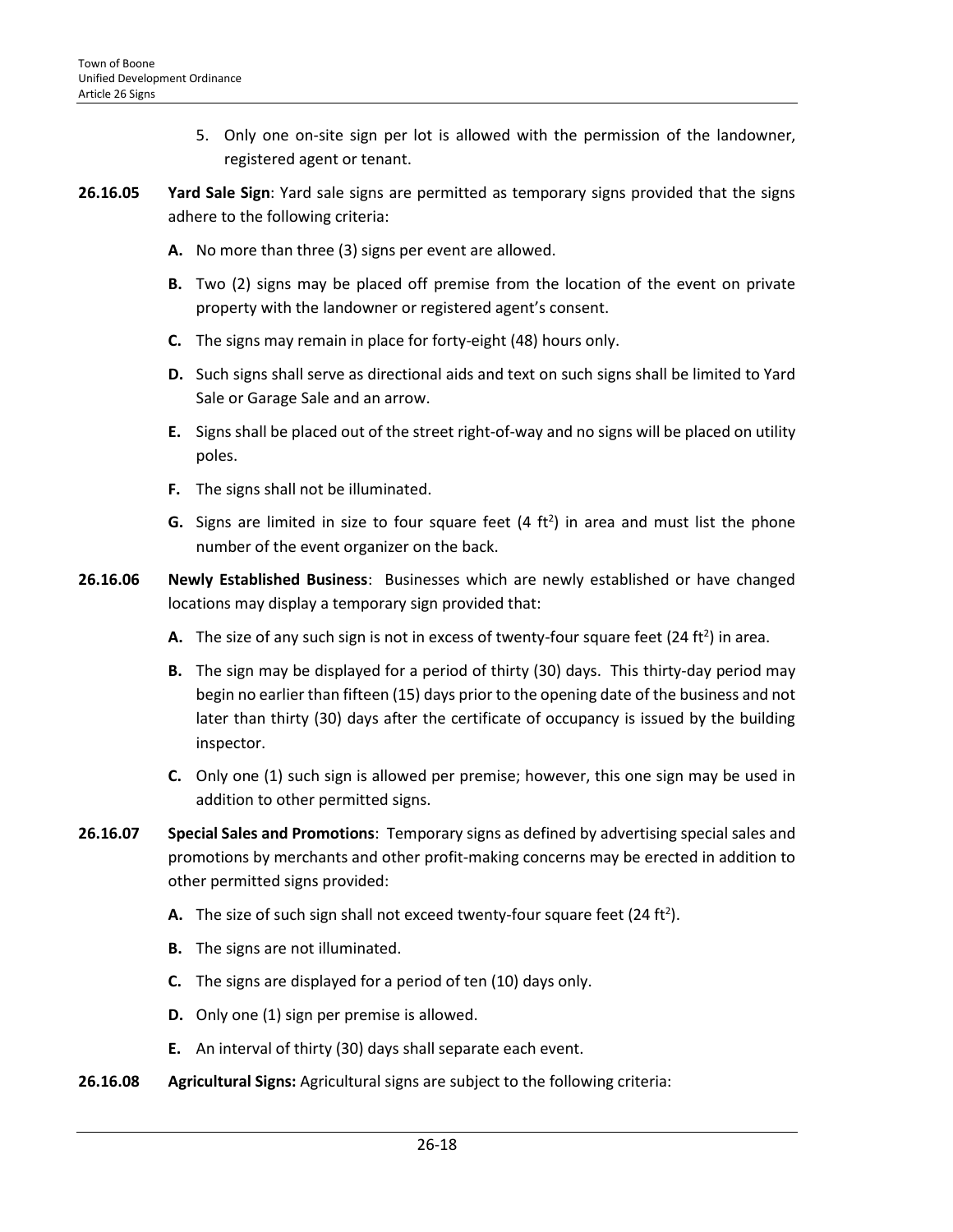- **A.** A permit must be applied for by delivery of a completed application and payment of such fee as established by the Boone Town Council, no less than forty-five (45) days prior to the first day of display. The application for a permit must state the dates of the exposition, festival or event in question. Only one (1) fee shall be due for each separate exposition, festival or event in question;
- **B.** Signs must comply with all North Carolina Department of Transportation requirements, including those requirements as to location and placement, and the applicant is responsible for compliance with DOT requirements and with the requirements of this Ordinance;
- **C.** Off-premises signs may only be placed with the permission of the person with the legal authority to grant such permission. There may be no more than fifteen (15) offpremises agricultural signs within the planning jurisdiction of the Town for each exposition, festival or event;
- **D.** Signs may be permitted for a maximum of six (6) weeks, must be fixed in place for the duration of the exposition, festival or event, and must be removed by the applicant within forty-eight (48) hours of the conclusion of the exposition, festival or event;
- **E.** All signs relating to a particular agricultural exposition, festival or event must be uniform in shape and color. Any designs must be complementary. Each sign must be stable and must be properly secured to its location;
- F. Signs may not exceed twenty-eight square feet (28 ft<sup>2</sup>), but may be comprised of a large sign with smaller signs attached, which smaller signs direct the public to particular locations participating in the exposition, festival or event;
- **G.** Agricultural signs may not be illuminated.

# **26.16.09 Farmer's Market Sign Regulations**

- **A.** A permit must be applied for by delivery of a completed application and payment of such fee as established by the Boone Town Council, no less than ten days prior to the first day of operation. The application for a permit must state all dates the farmer's market will operate during the calendar year in question, and must disclose the name and address of the sponsoring non-profit organization. The person signing the application is jointly responsible with the sponsoring organization for compliance with this Article. Only one fee shall be due for each calendar year of operation of a farmer's market.
- **B.** A farmer's market may display no more than eight (8) off-premise signs that do not exceed four square feet (4 ft<sup>2</sup>) in area and four feet in height (4'). Only one (1) sign is permitted per lot, and off-premises signs may be posted only with the permission of the person with the legal authority to grant such permission.
- **C.** Farmer's market signs may not be illuminated.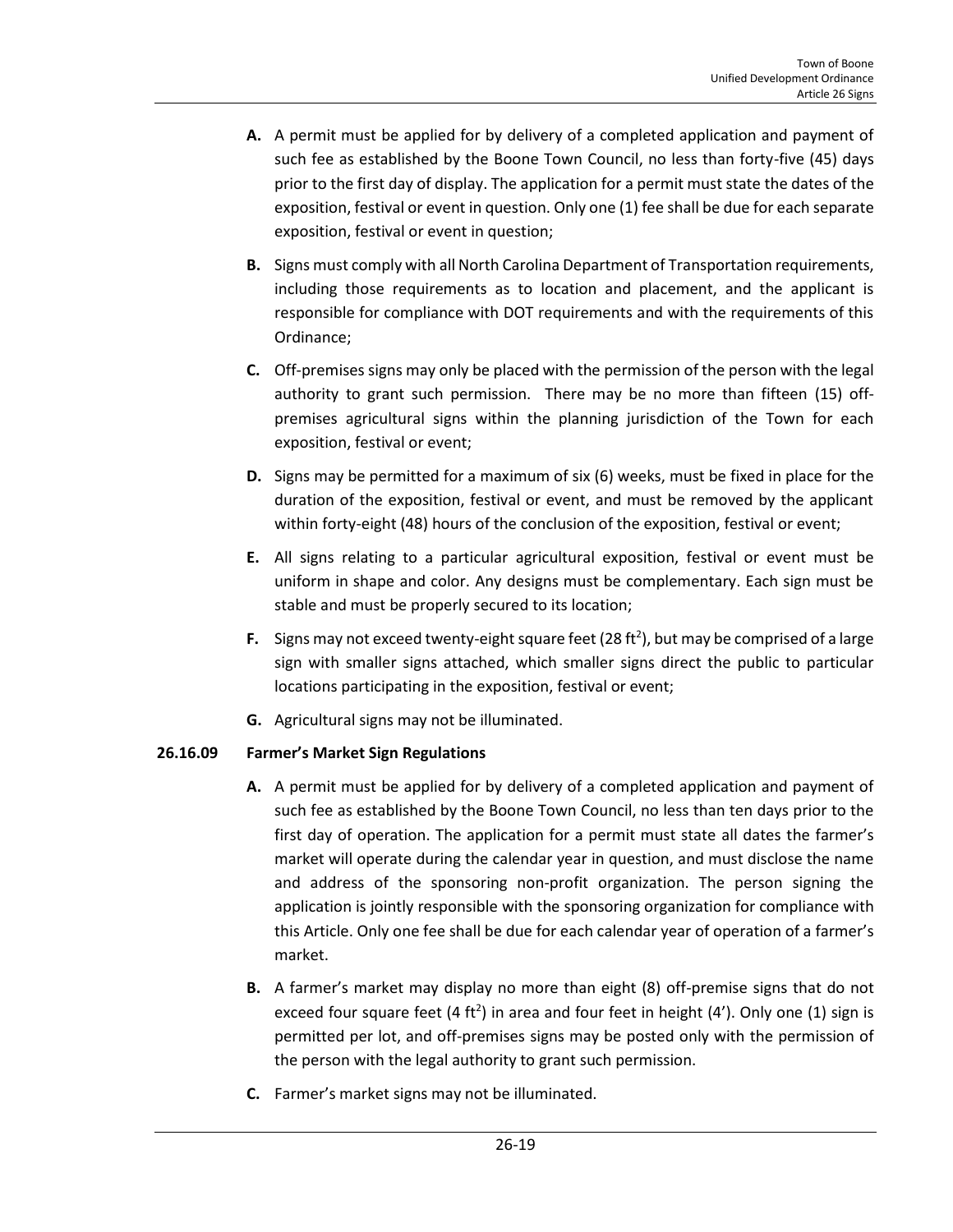- **D.** Farmer's market signs may be displayed only during daylight hours on each day of operation.
- **E.** Signs must comply with all relevant North Carolina Department of Transportation requirements as to location and placement, and the applicant is responsible for compliance with DOT requirements.
- **26.16.10 Inflatable Signs**: Inflatable signs may be temporarily displayed in a B3 zoning district subject to the following conditions:
	- **A.** Only one (1) inflatable sign may be displayed per tax parcel, and no more than one (1) inflatable sign per business or event, even if the business or event is located on multiple tax parcels.
	- **B.** An inflatable sign may be displayed for a period of seven (7) continuous days, an interval of thirty (30) days shall separate each event for which the sign is displayed. In addition, the inflatable sign may be displayed for no more than three (3) separate events in any calendar year.
	- **C.** Any inflatable sign must be set back and away from any pedestrian or vehicular right of way, any utility poles, above ground utility lines and any other hazardous structure, at least the vertical distance from the ground to the top of the sign when it is displayed at its maximum height, plus ten feet (10').
	- **D.** An inflatable sign may not obstruct visibility for vehicular traffic.
	- **E.** Any inflatable sign must be secured to the ground in conformity with the manufacturer's specifications.
	- **F.** No inflatable sign may be displayed in such a way that the top of the sign is more than twenty-five feet (25') above the ground level.
	- **G.** Inflatable signs shall not be illuminated.
	- **H.** No inflatable sign may exceed 400 cubic feet when fully inflated.
	- **I.** The applicant shall submit a certification that the inflatable sign will be erected and displayed in conformance with this Section and the manufacturer's specifications.
- (Ord. 20140384, 08-18-2014; Ord. PL04727-050721, 07-01-2021)

#### <span id="page-19-0"></span>**26.17 Political Sign Regulations**

- **26.17.01** The following regulations shall apply solely to political signs, posters, etc.:
	- **A.** No signs shall be placed in a public right-of-way.
	- **B.** No signs shall be placed on public utility poles, telephone poles, parking meter poles or any other sign or sign support structure erected by a duly constituted governmental body.
	- **C.** No signs shall be placed on roofs nor painted on roofs.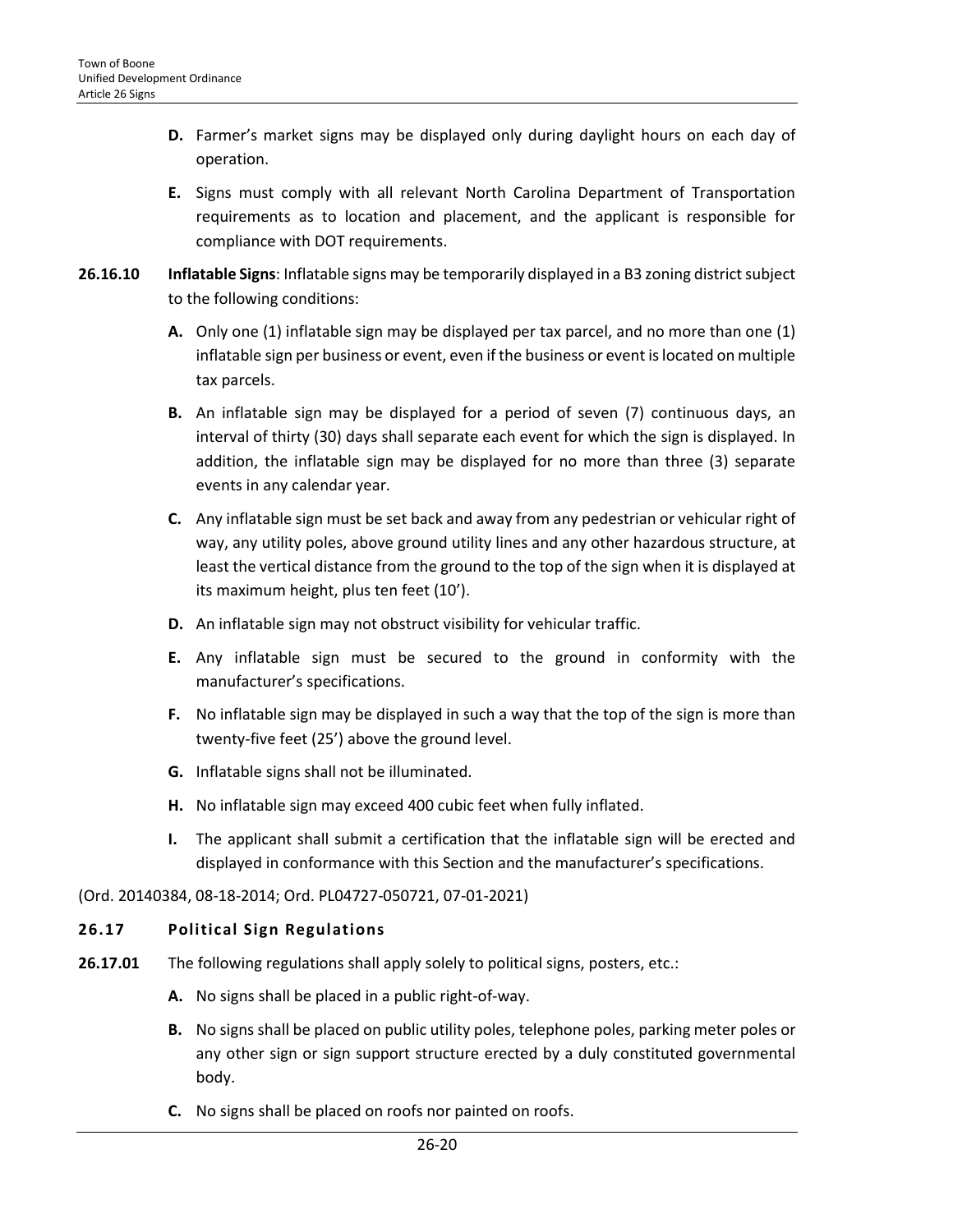- **D.** Any political sign which is determined to be a hazard or infringement to the public health, safety and welfare is prohibited.
- **E.** Portable signs shall not be allowed for political uses.
- **F.** Political Signs may be placed on private property with the consent of the landowner or their authorized agent.
- **G.** Except for legal billboards, no political sign shall be larger than sixteen square feet (16 ft<sup>2</sup>).
- **H.** Political signs may be displayed no sooner than sixty (60) days before any election. All political signs must be removed within forty-eight (48) hours after each election.

(Ord. PL04727-050721, 07-01-2021)

# <span id="page-20-0"></span>**26.18 Maintenance and Relocation of Signs**

- **26.18.01** All sign supports, braces, poles, wires, and anchors thereof shall be kept in good repair. They shall be maintained in safe condition, free from deterioration, missing parts, and peeling paint. Any sign not in compliance with these standards shall be deemed a nuisance and the following action may be taken.
	- **A.** The Administrator shall give written notice to the owner specifying the sign indicated and telling what needs to be done to bring the sign into compliance.
	- **B.** The owner of the sign shall respond to the notice within two (2) weeks and shall have sixty (60) days to complete said repairs. Additional time shall be granted by the Administrator only upon delay of parts when it has been clearly shown that the parts have been ordered.
	- **C.** Failure to complete repairs in the specified time shall result in the Administrator causing the sign to be repaired, removed or altered at the expense of the owner(s). Costs of removal or repair, court costs and attorney fees incurred by the Town shall be assessed against the owner(s), to be collected by the Town in an action in the nature of a debt.
	- **D.** In the event a sign is damaged in excess of fifty percent (50%) of its reproduction value, such sign shall be restored or repaired only in compliance with the provisions of this Ordinance.
- **26.18.02** Signs for which a sign permit has been issued may be relocated in conformance with the regulations of this Article upon notification of the Administrator. Signs which are nonconforming may not be relocated except upon removal of all non-conforming features of the sign.

# <span id="page-20-1"></span>**26.19 Obsolete and Abandoned Sign Regulations**

**26.19.01** Signs or parts of signs which advertise or pertain to a business, product, service, commodity, event, activity, or purpose which no longer exists or that has not been in use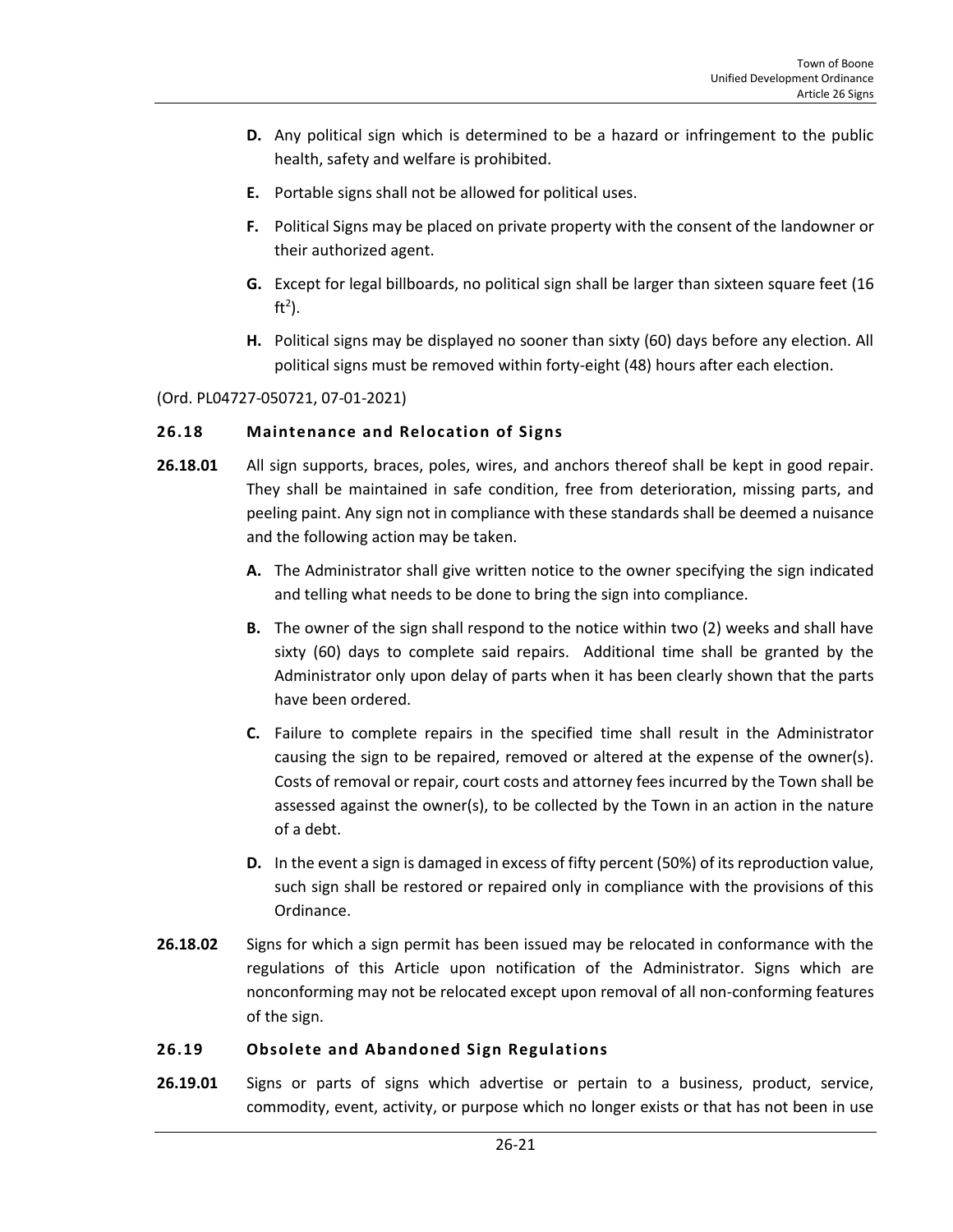for ninety (90) days or more shall be deemed to be an abandoned sign. Signs which are associated with seasonal business such as ski shops, Horn in the West, etc., shall not be considered obsolete or abandoned provided there is clear intent to continue in the coming season.

- **A.** Obsolete or abandoned signs are prohibited and shall be removed by the owner or his agent within thirty (30) days of termination of the business, activity, event, etc**.**
- **B.** Failure to remove such signs or parts of signs shall result in written notice from the Administrator. Failure to comply with these terms shall result in the sign being removed at the owner(s) expense. Costs of removal or repair, court costs and attorney fees incurred by the Town shall be assessed against the owner(s), to be collected by the Town in an action on the nature of the debt.

# <span id="page-21-0"></span>**26.20 Permanent Off-Premise Signs in Easements**

- **26.20.01** Permanent off-premise signs in access easements shall be permissible subject to the following requirements and limitations:
	- **A.** Application required: No permanent off-premise sign may be placed or displayed in an access easement area until a permit authorizing its display is issued.
		- 1. The applicant must submit a certified copy of the instrument creating the easement with the application. The access easement area must be the only available and planned access for the development requesting the permanent off premise sign. The Administrator may require that the applicant provide a signed statement from an attorney that such easement confers upon the applicant the right to display a sign within the easement if the Administrator is unsure of the scope of the rights created by the easement. Unless the easement affords rights to display a sign for the full potential life of the development, it will be considered legally insufficient.
	- **B.** No permit for a sign which will be displayed or located within an access easement may be issued unless there are no roads contiguous with the lot upon which the development is located, or the access easement in which the sign is to be located is the only available and planned vehicular access to the aforementioned lot.
	- **C.** The only sign which may be permitted for display in an off-premise easement is a ground mounted/monument sign which must meet all dimensional, separation, location, and lighting requirements of this Article for a ground mounted/monument sign in the zoning district in which it will be placed or the development is located, whichever is more restrictive, unless any such requirement is explicitly superseded by this Section.
		- 1. For residential developments, including multi-family developments, all signs subject to this Section shall be limited to no more than thirty square feet (30 ft<sup>2</sup>) of sign face.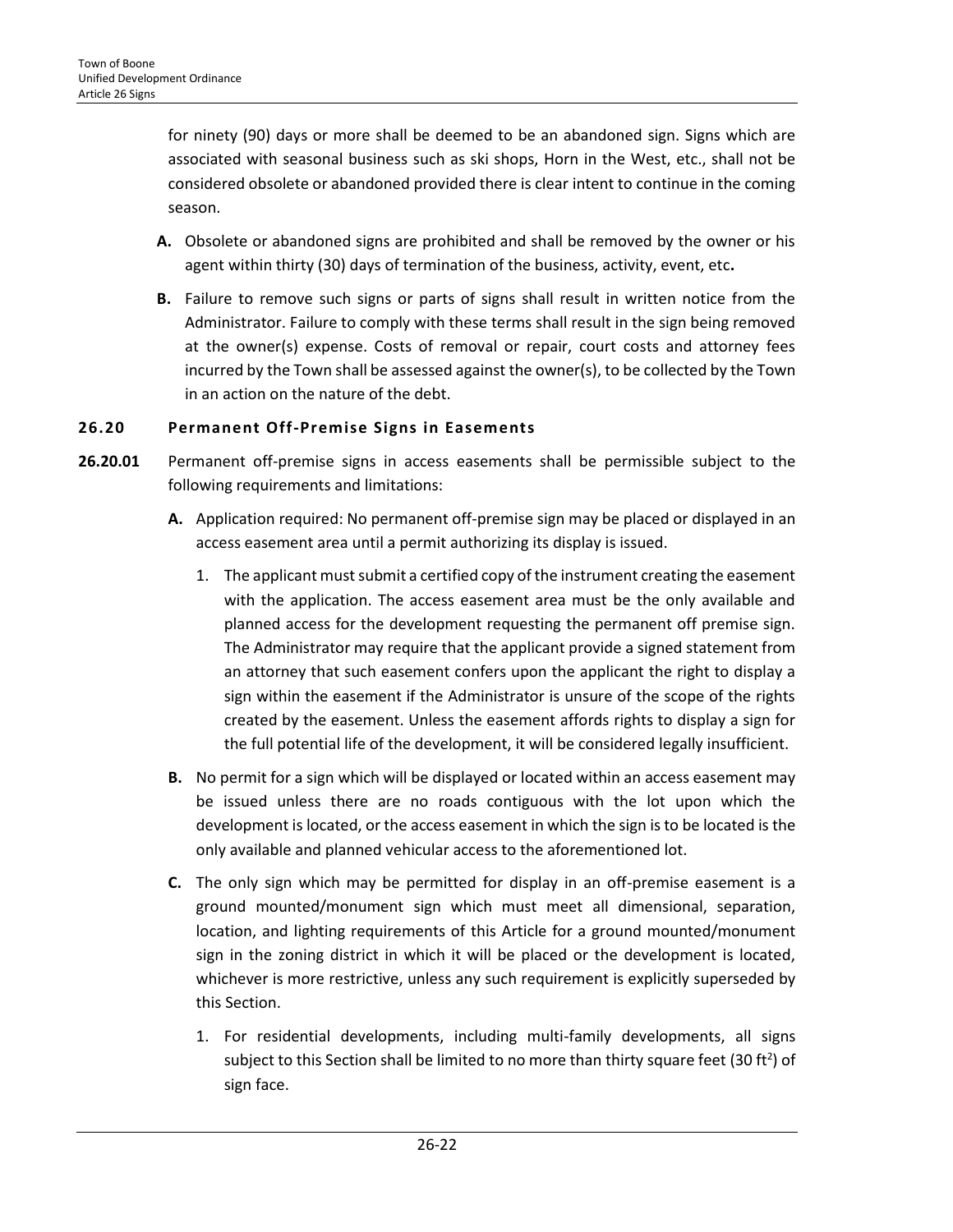**D.** Limitations on the number of signs allowed: Only one (1) permanent off-premise sign will be allowed on a lot which is subject to an access easement which also allows a permanent off-premise sign (further known as the hosting lot). The permanent offpremise sign shall count as one of the free-standing signs (not including directory signs) allowed for the hosting lot. Furthermore, if at the time of application, existing signs on the hosting lot have either a combined square footage that meets/exceeds the maximum square footage allowed, or meet/exceed the maximum number of freestanding signs allowed, the applicant must provide a written declaration from the owner or occupant of the hosting lot indicating which sign(s) will be removed. If any signs are required to be removed, this shall be done prior to the issuance of the permit for the permanent off-premise sign.